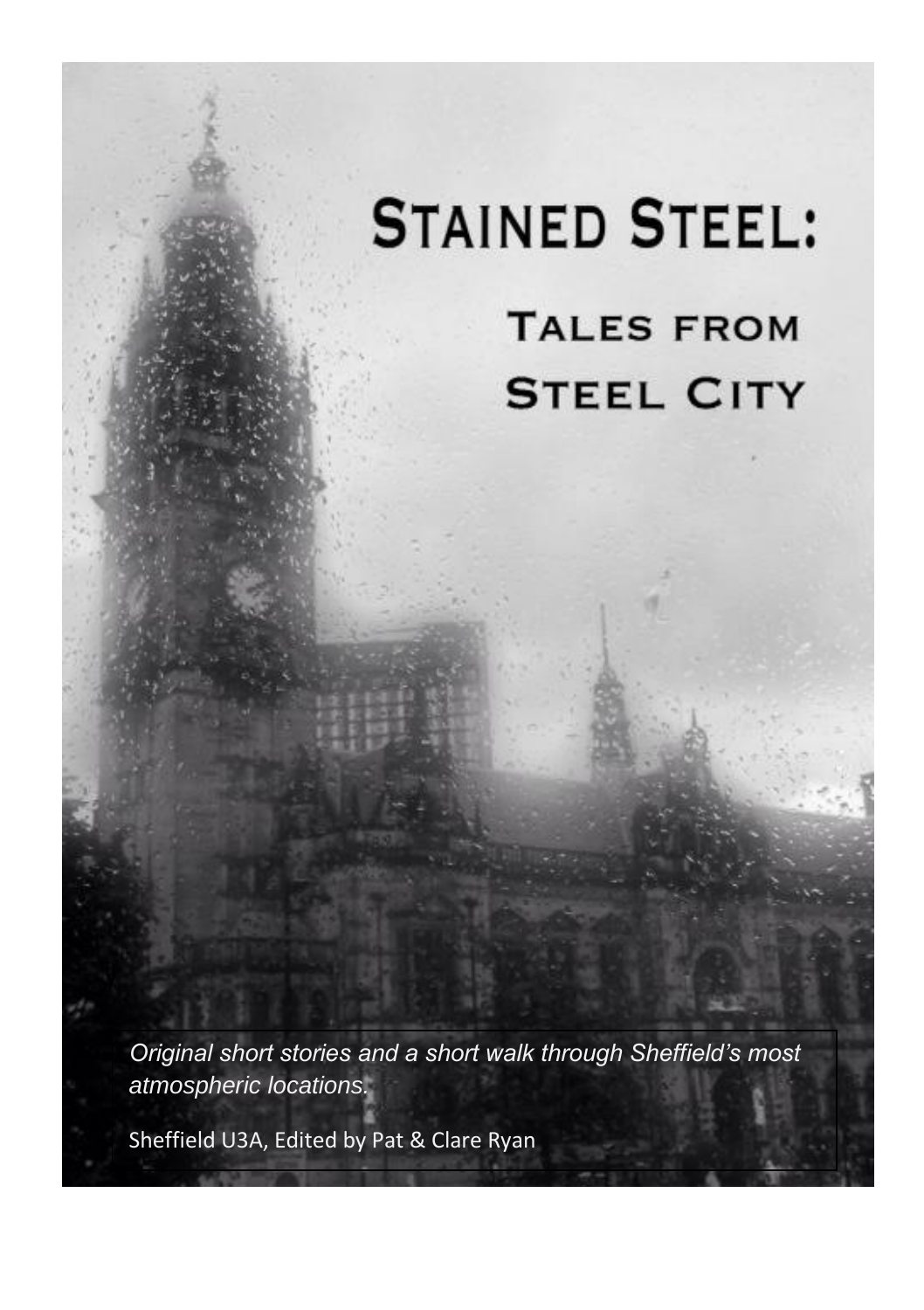# **Acknowledgements**

Su Walker from Off the Shelf – Sheffield's Festival of Words.

The writers; Clare Ryan, Margaret Maxfield, Jan Henry, Judy Mitchell

Jane Barry, Peter Barclay, Denise West, Myra Kirkpatrick

Margaret Briddon, Sue Halpern, Lorraine Wickham.

Sheffield U3A.

Our supporters in the Steel City Wanderers.

Each other!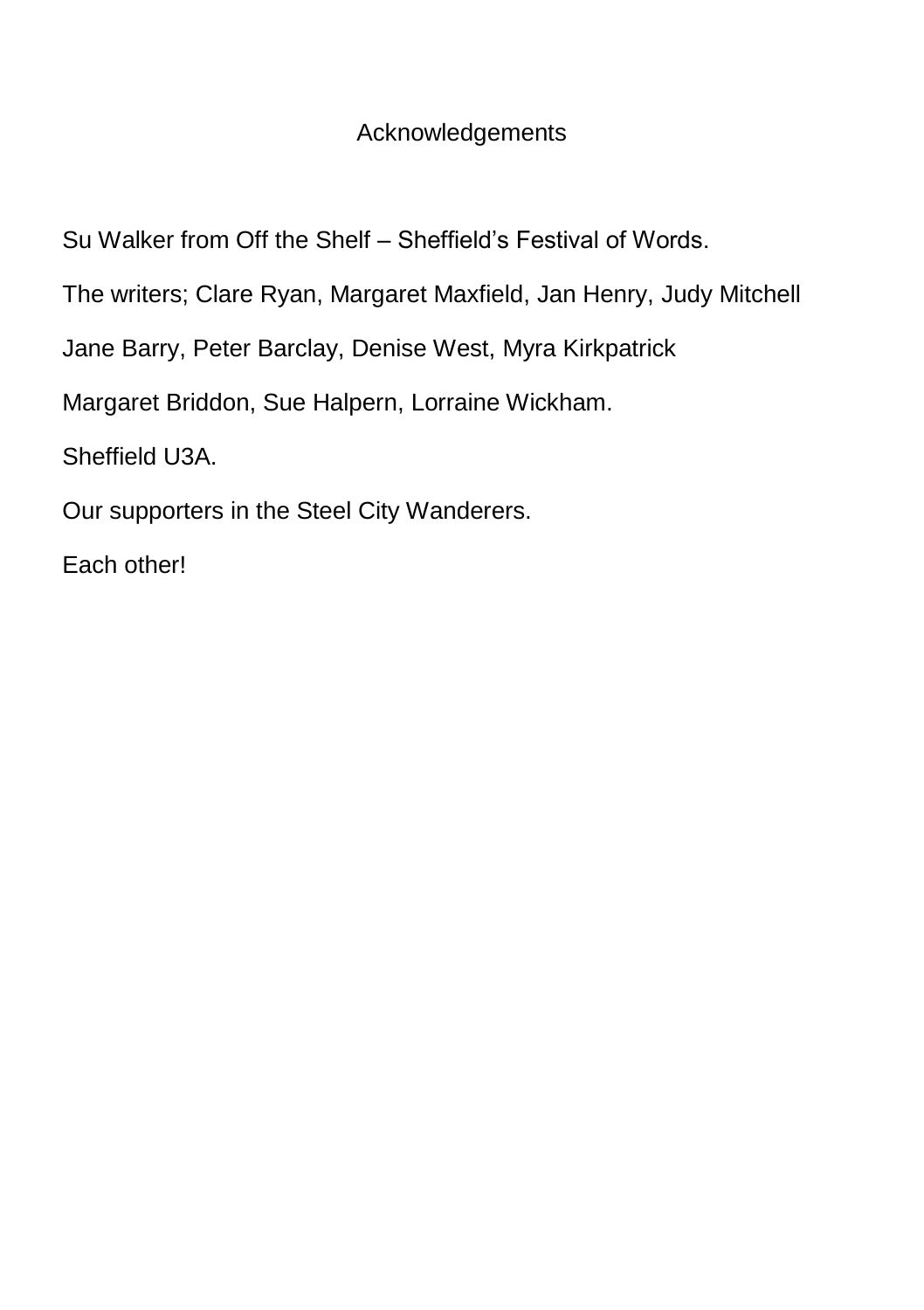# **Contents**

| Foreword                                       |                      |
|------------------------------------------------|----------------------|
| <b>Helping Hands</b>                           | Clare Ryan           |
| <b>The Cathedral Forecourt</b>                 | Margaret Maxfield    |
| James Montgomery @ Sheffield<br>Cathedral.     | Jan Henry            |
| The Unveiling – 28 October 1925                | <b>Judy Mitchell</b> |
| David Wynne's Horse and Rider (a dark<br>tale) | Jane Barry           |
| Godot Unseen                                   | Peter Barclay        |
| The Angry Man                                  | Denise West          |
| <b>Holberry Cascades</b>                       | Myra Kirkpatrick     |
| Fame at Last                                   | Margaret Briddon     |
| Millennium Gallery: An Unusual Wedding         | Margaret Briddon     |
| The Hubs                                       | Sue Halpern          |
| Outside The Hubs, (An alternative View)        | Sue Halpern          |
| Duologue                                       | Lorraine Wickham     |
| An Enigmatic Map of Atmospheric<br>Locations   |                      |

ty Mitchell ne Barry nise West ra Kirkpatrick rgaret Briddon rgaret Briddon e Halpern **Traine Wickham**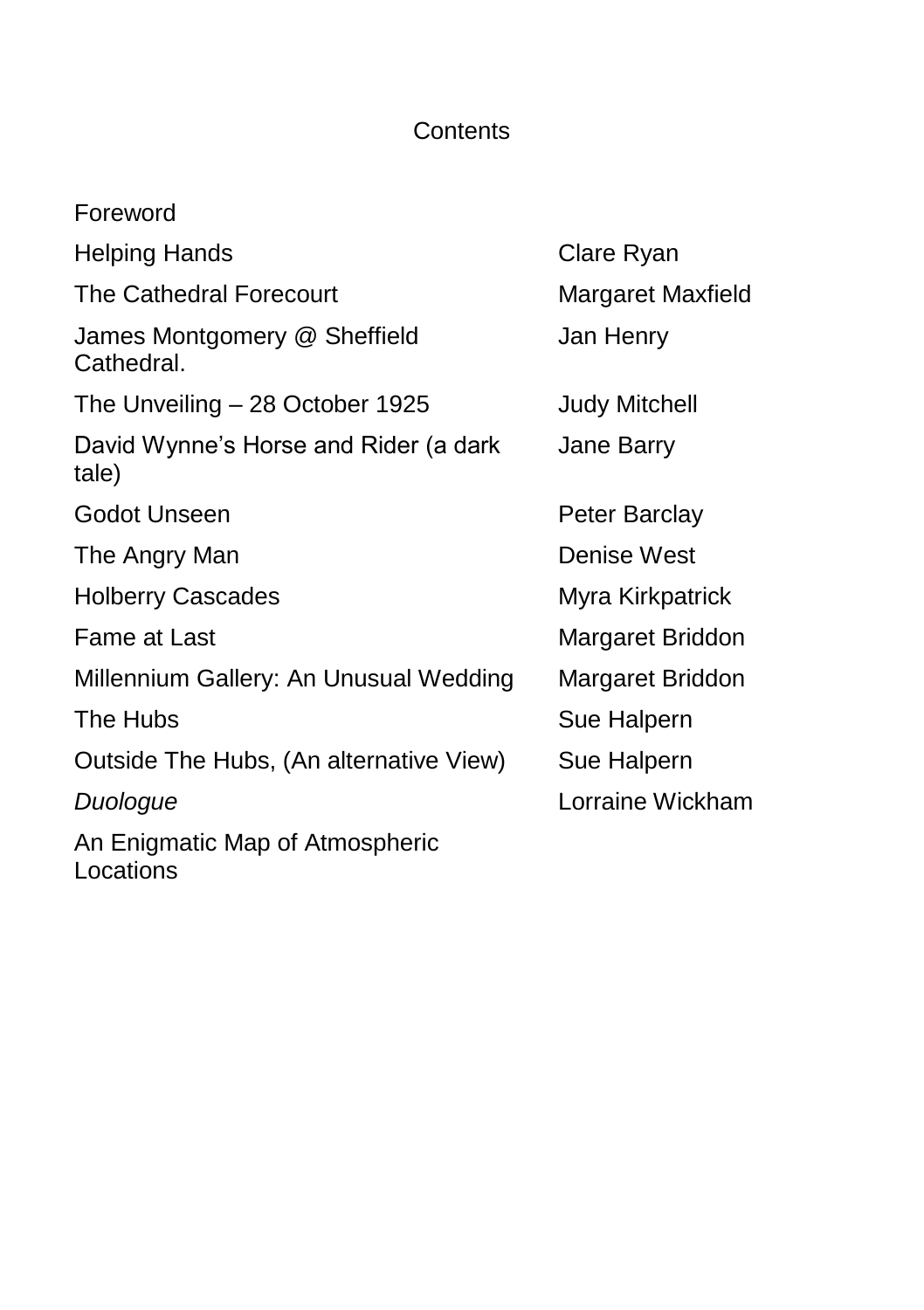## Foreword

Once upon a time there were two newcomers to this city of stainless and tarnished steel. They were not used to cities being country folk by tradition, bird song, pastoral scents and the occasional goat herd their experience and found this seven hilled, five rivered, two Universitied, postindustrial mini-metropolis a confusion of sounds, sights and accents. To get to know and to become to belong, they took to the back streets, side roads, alleys and ginnels and discovered a city of poetry, art, music, history, stables, architecture, energy and stories. So was born Steel City Wanderers, explorations on foot, on a theme of Sheffield, its history, its future, its people and its imaginings.

Creativity was the benchmark for every exploration, and this walk through atmospheric Sheffield brings iconic landmarks and hidden beauties with their specially commissioned short stories into the light. Each story is set in one of the locations, adding to the oral and written tradition of our city, and is written by an author who knows our city well and brings a long life of experience to the story telling.

Pat & Clare Ryan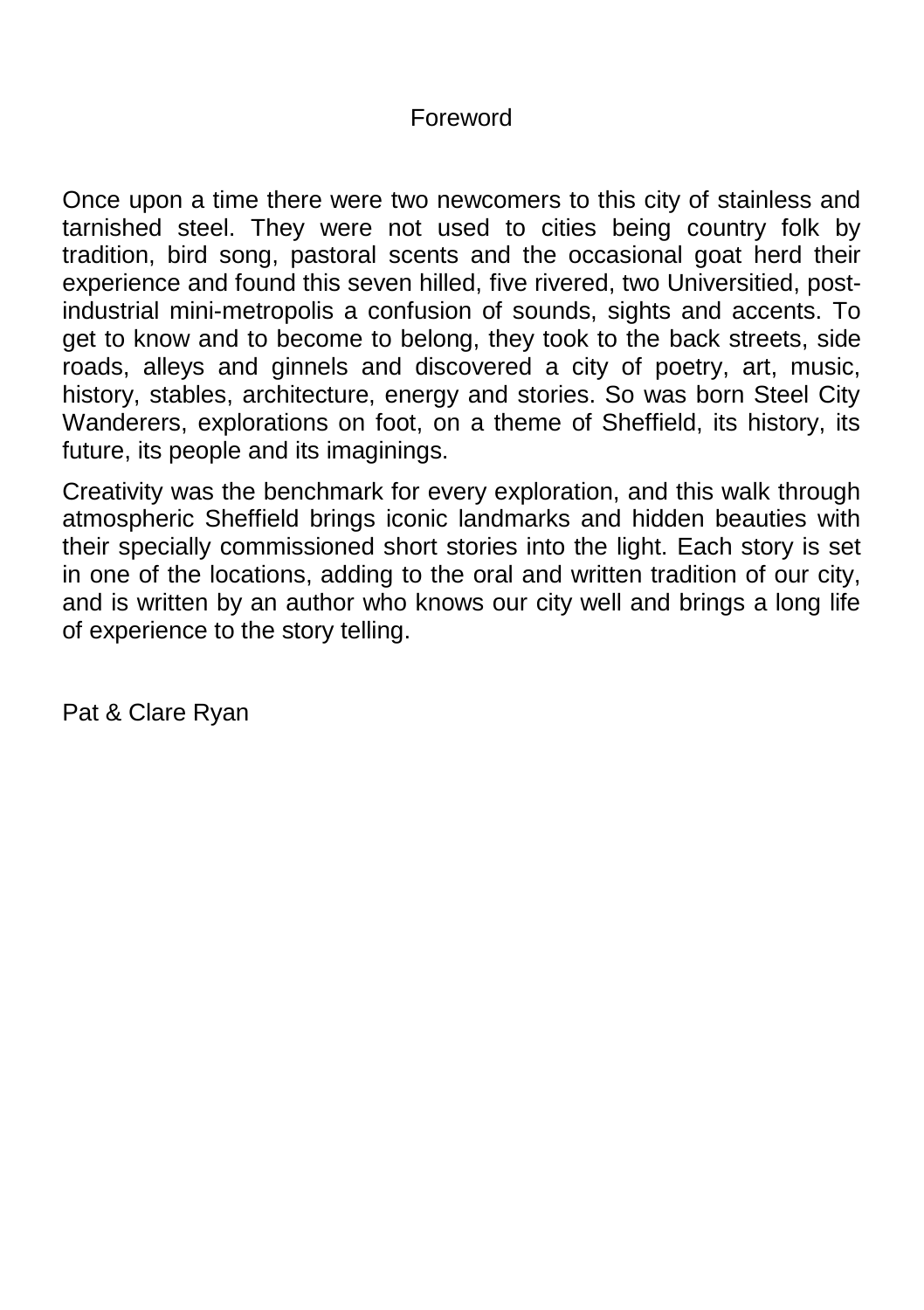## Helping Hands

#### *Paradise Square*

Clare Ryan

Jan stood in the middle of Paradise Square and grumbled to herself, yet again, about the folly of deciding that this was a good place to meet. She glanced down the hill to the glowing windows of the Three Tuns and wondered why they hadn't agreed to meet there. At this time on a murky October evening the square was deserted and gloomy. She shuffled her feet and checked her watch. Only five minutes since she last checked. She was starting to get cold and the dampness was creeping through her coat. She looked at her phone to make sure she hadn't missed a call.

"Oh, well, may as well check my messages while I'm waiting", she thought.

A light rain started to fall and a small trickle of water worked its way beneath her collar. She could hear the occasional rumble of trams beyond the cathedral but here, in the square, it was very quiet. The rain grew heavier and a cold wind swept a few stray leaves in lazy circles across the greasy cobbles.

Jan rang Steve's number. No answer, again.

"I'll give it another few minutes and then I'll go and wait in the pub" she said to herself.

Jan looked around the square, at the Georgian facades marching up and down the hill, the plaques commemorating long forgotten musicians, Wesley's address to the people of Sheffield and the name plates denoting how many of these old buildings were now occupied by legal companies.

The wind had grown stronger and was howling round the house on the corner where her gaze was drawn to an upper window. She watched as a small white hand pressed itself against the bottom pane. A second hand and then a face appeared. A young girl was watching her. A feeling of great sorrow and longing permeated the damp air. Then another face appeared at the window, an older girl with a pale face. Both girls were looking intently at Jan. The smaller girl waved and then beckoned. Jan was perplexed. Most of this row of buildings housed offices and she couldn't understand how there were young girls in the building on the end.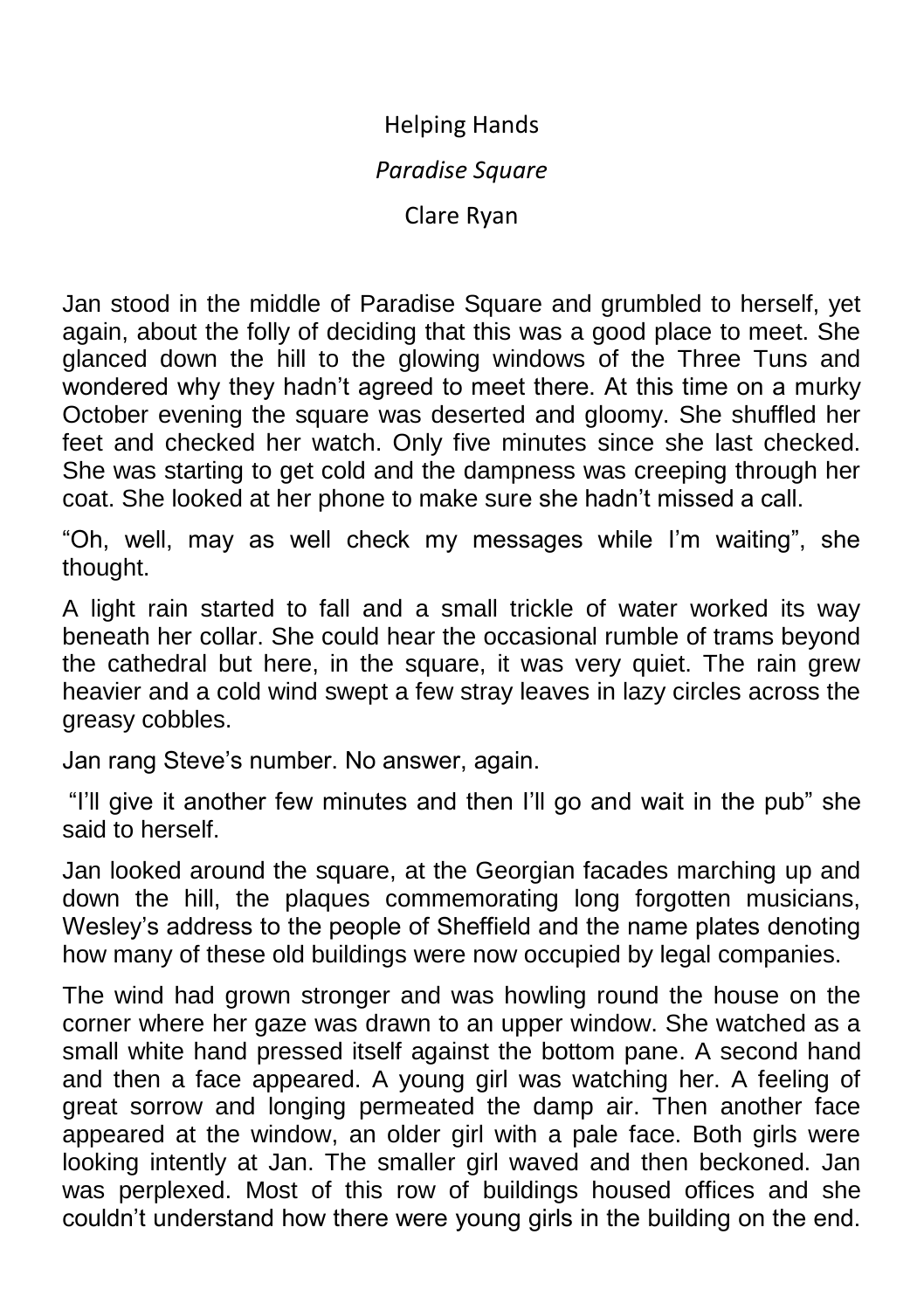A vague recollection of a school trip crossed her mind. Both girls were beckoning to her now and there was an urgency in their faces which prompted her to walk up the hill towards the building.

Jan opened her eyes to a confusion of light and sound. Coloured lights skittered across the wet cobbles as the wind howled and tossed paper and leaves into the air and all about her was crackle and hiss, the sound of voices and radios. She watched as rivulets of red trickled between the cobbles and she felt a sharp pain in her head as the square slowly stopped revolving and came into focus.

"Keep still madam, we'll have you in the ambulance in a minute. Looks like you've been hit by a loose slate. These old buildings can be a bit of a danger in a gale. It's a good job you weren't a few feet away where the rest of the roof landed."

Jan glanced up at the window. The girls smiled sadly and then turned and disappeared into darkness. Then she remembered. It had been called the House of Help for Women and Children. The hands of help had reached out across time to reach her too.

## *Paradise Square.*

*Best accessed by Silver Street Head or Paradise Street, Paradise Square is rightly described as "the most elegant survivor of Sheffield's Georgian Townscape". Built from 1736, the beauty of today's square is the result of a comprehensive and sympathetic renovation in the mid-60's. During its long and varied life, the square has been home to; the physician who attended at the birth of Queen Victoria, Sheffield's Freemasons, a pub famous for its musical bands of blind beggars and a "House of help for Women and Girls in moral danger and from miserable surroundings".*

*The square has been a market place, a venue for the preaching of John Wesley and a center of support and agitation for the Chartists Movement. The square declined in use and appearance becoming semi-derelict – why is it that Sheffield allows so much of its cultural heritage to decline, prior to the 60's rescue.*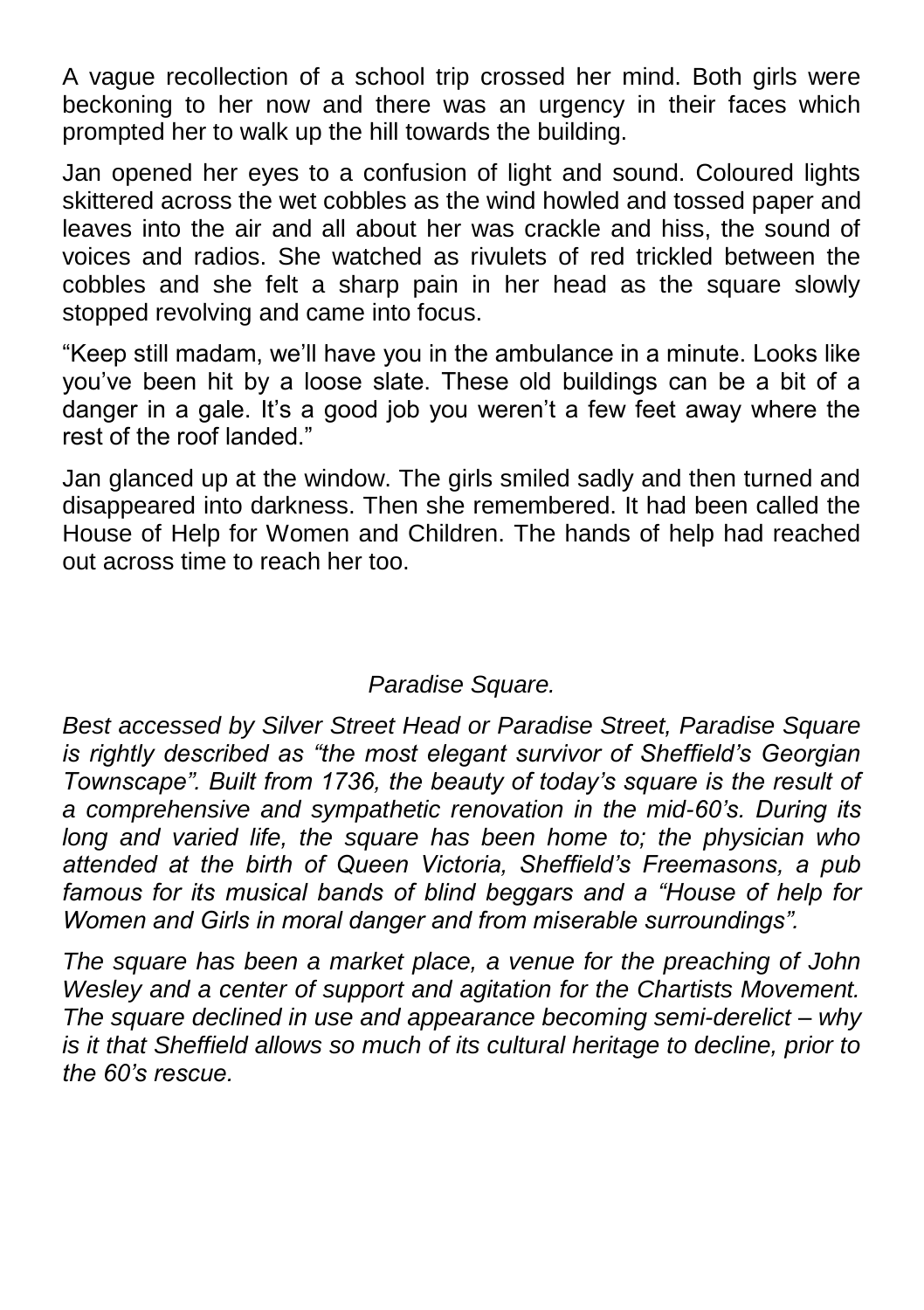# The Cathedral Forecourt *The Cathedral Church of St Peter and St Paul, Sheffield* Margaret Maxfield

I know I'm not supposed to leave my current address, but I come here quite often to try to find out where I really am. As I hover over the forecourt at St Peter's (Oh I know very well it's changed but I can't bring myself to call MY church t'Cathedral) it all comes back to me.

When James Wilkinson were t'Reverend Minister at our Church, Tom, me and t'littlens all worshipped here. T'Reverend were all reight, but when John Wesley cum to see us in 1779, he chucked him out o' t'Church. So we all followed him to Paradise Square where he gave us a reight good sermon. T'Square were full to bustin wi folks. Tha couldn't a gor any more in.

James Wilkinson didn't really like t'poor folk but my Tom owned 'is own farm so we were all reight as long as we didn't try to mix wi t'gentry.

I died when I were 'avin my last babbie and my Tom ad me buried in t'graveyard. T'Grave were big enough to take all on us when necessary but when t'Church was made into a Cathedral in 1914, everything changed. T'Church were turned round - oh not taken up and turned really, but inside it were turned round and built out. And that's when our grave were built o'er. Now I'm not at all sure I know what happened to us at that time.

Looking round, I can see that one o' t' flagstones is from t'grave of William George Linley and his family. He were my Tom's dad who died in 1764, so he's still shown, but not for very long as all t'gravestones are gerrin wore away wi' all t'people walking all o'er them. And in any case that's not where he were buried. That were quite near our grave what were covered up.

Then when they started on t'Supertram all t'bodies that were still there were dug up and taken to Abbey Lane Cemetery. It were all supposed to be done in a caring way but someone looked behind the barriers that were shielding t'work and saw all t'bones being chucked into skips.

Anyway all t'names of them that were dug up are supposed to be in t'Archives whatever they are, but I don't suppose I'll be amongst them.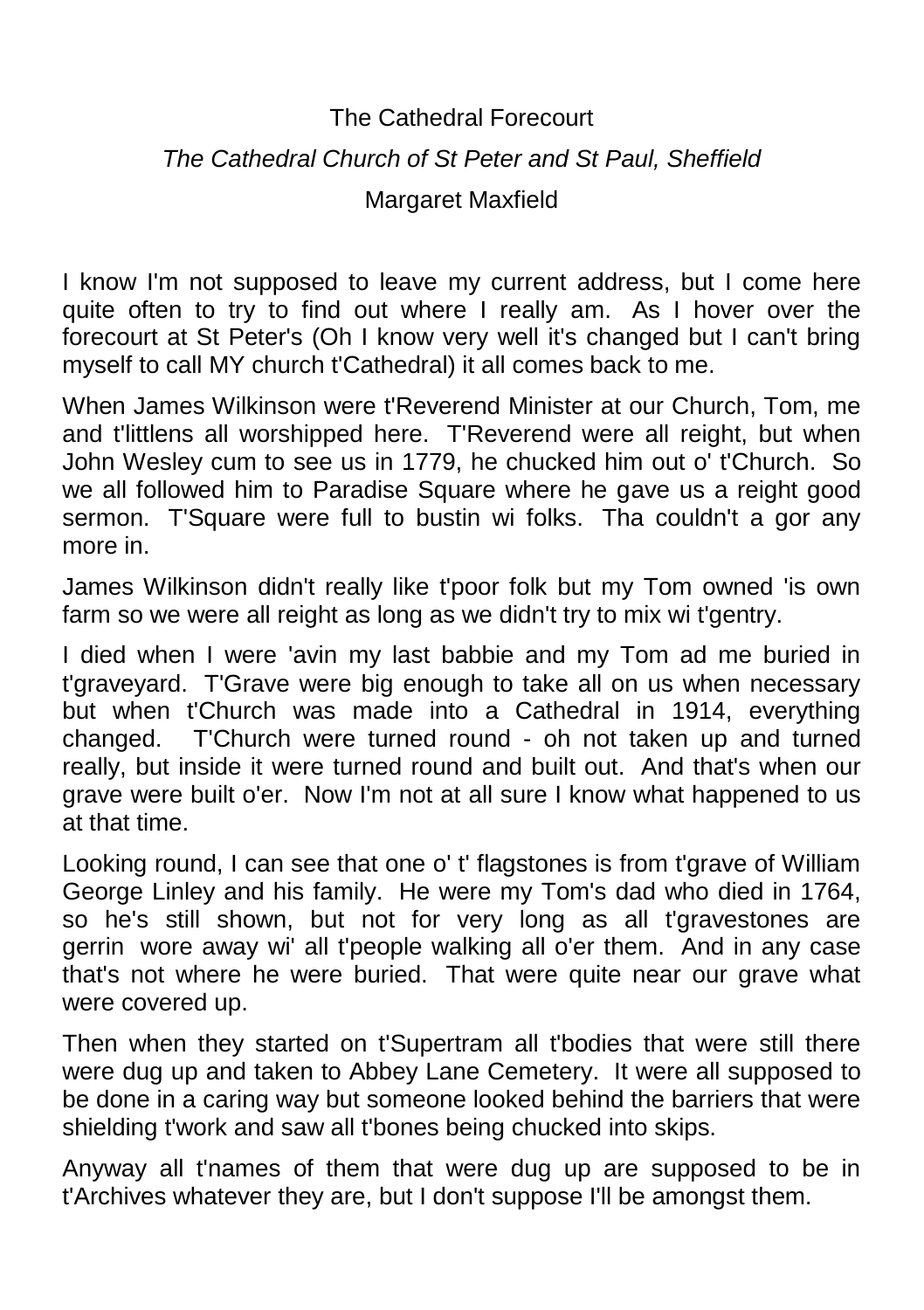I'd better be gerrin back. I'll just look at that lovely memorial statue of James Montgomery. It's good to remember such a fine man but it's such a pity that no-one will ever know where I am.

# *The Cathedral Church of St Peter and St Paul, Sheffield*

*The cathedral church for the Church of England diocese of Sheffield, originally the parish church of St Peter, naturally enough fronts Church Street. Christian worship probably originated on this site in the 12th century, a succession of parish churches were, built, demolished and burnt down on this site with final rebuilding and additions being completed in 1880 and the transformation of cathedral status bestowed in 1914..* 

*The attitude of the cathedral's dean and staff is very different from those of James Wilkinson, installed as vicar in 1754, with the cathedral having very much an open arms approach to the city, its denizens and visitors, hosting art exhibitions, debates, musical festivals and child care.*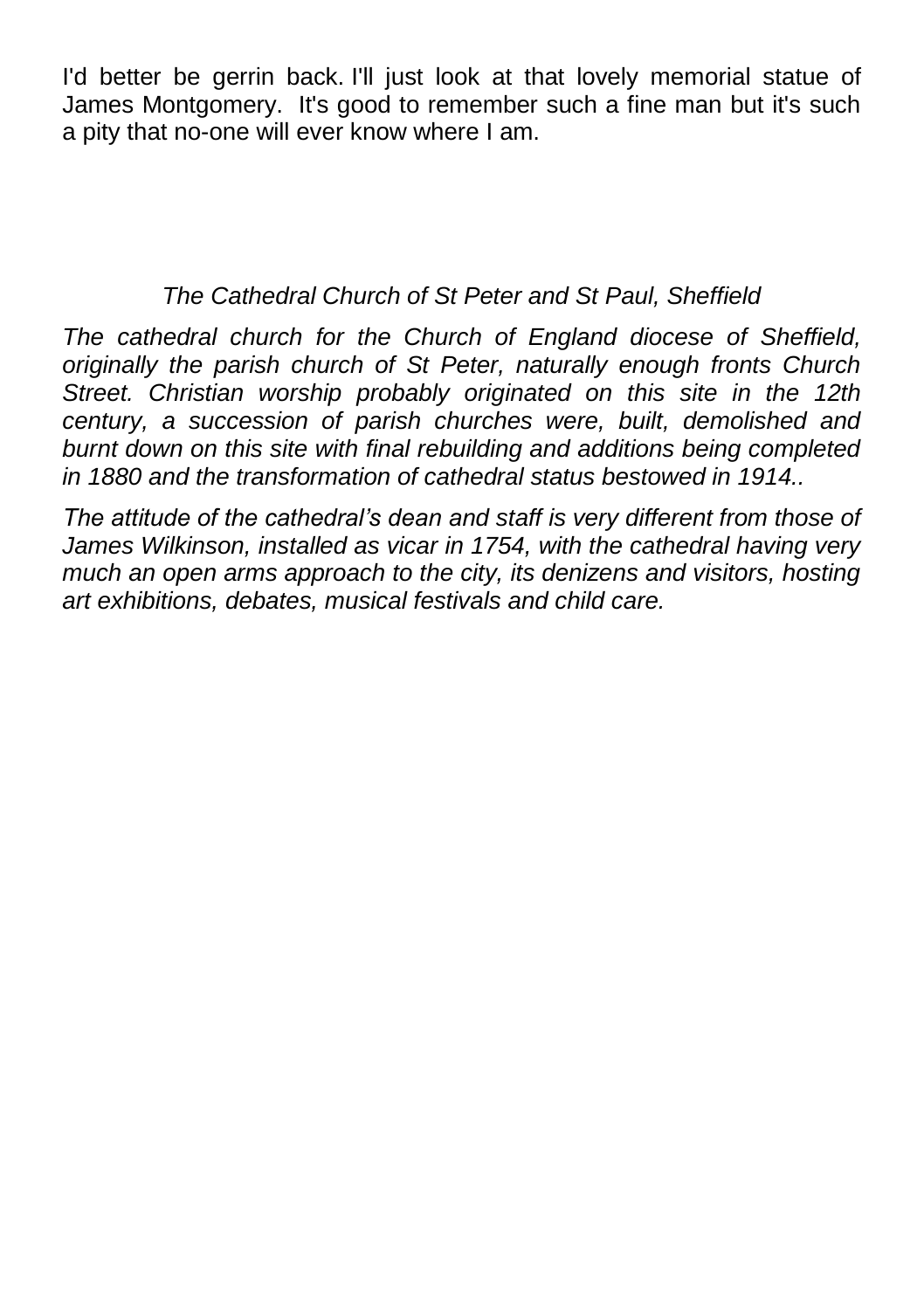James Montgomery Statue at Sheffield Cathedral.

*To the side of Sheffield Cathedral*

Jan Henry

"Good day and God be with you my friends.

Welcome to my garden at the Cathedral.

Looking down at you, as you look up at me, allow me the pleasure of introducing myself.

James Montgomery Esquire, latterly poet and publisher in this fair city. You may have visited my theatre, the Montgomery on Surrey Street, or be familiar with my street and square in lovely Wath-upon- Dearne where I wrote some of my famous hymns.

"Angels from the realms of glory" is one of mine you may know. I wrote it for Christmas 1816 to celebrate the birth of our Saviour.

I stand here marking my second grave in this sacred place. I was moved here in 1971, on the two hundredth anniversary of my birth, from the hillside Sheffield cemetery where I had a view of the smoke laden city chimneys.

I campaigned with Parliamentarians, you know, to rid the city, or even the country, of the evil need for poor broken-backed lads to climb into those soot ridden chimneys to clean them. It were no more a national crime than a national disgrace.

A few steps from where I view you, is the very Cutler's Hall, where of an Easter Monday some good citizens of Sheffield gave an annual lunch for the Climbing Boys. I reported it in my newspaper, the Sheffield Iris.

Year by year, the change this attention to their welfare occasioned served to prove the need for it. These apprentices were tortured by this villainous trade, which cannot be taught without cruelty, learnt without suffering or practiced without peril to life and limb.

My friends, let me tell you a tale, for it is true. A lad who attended one of our dinners on Easter Monday came to a shocking and premature end. Two apprentices, not much more than a dozen years of age, were waiting on their sleeping master in a pub in Derbyshire. Men in drink ridiculed the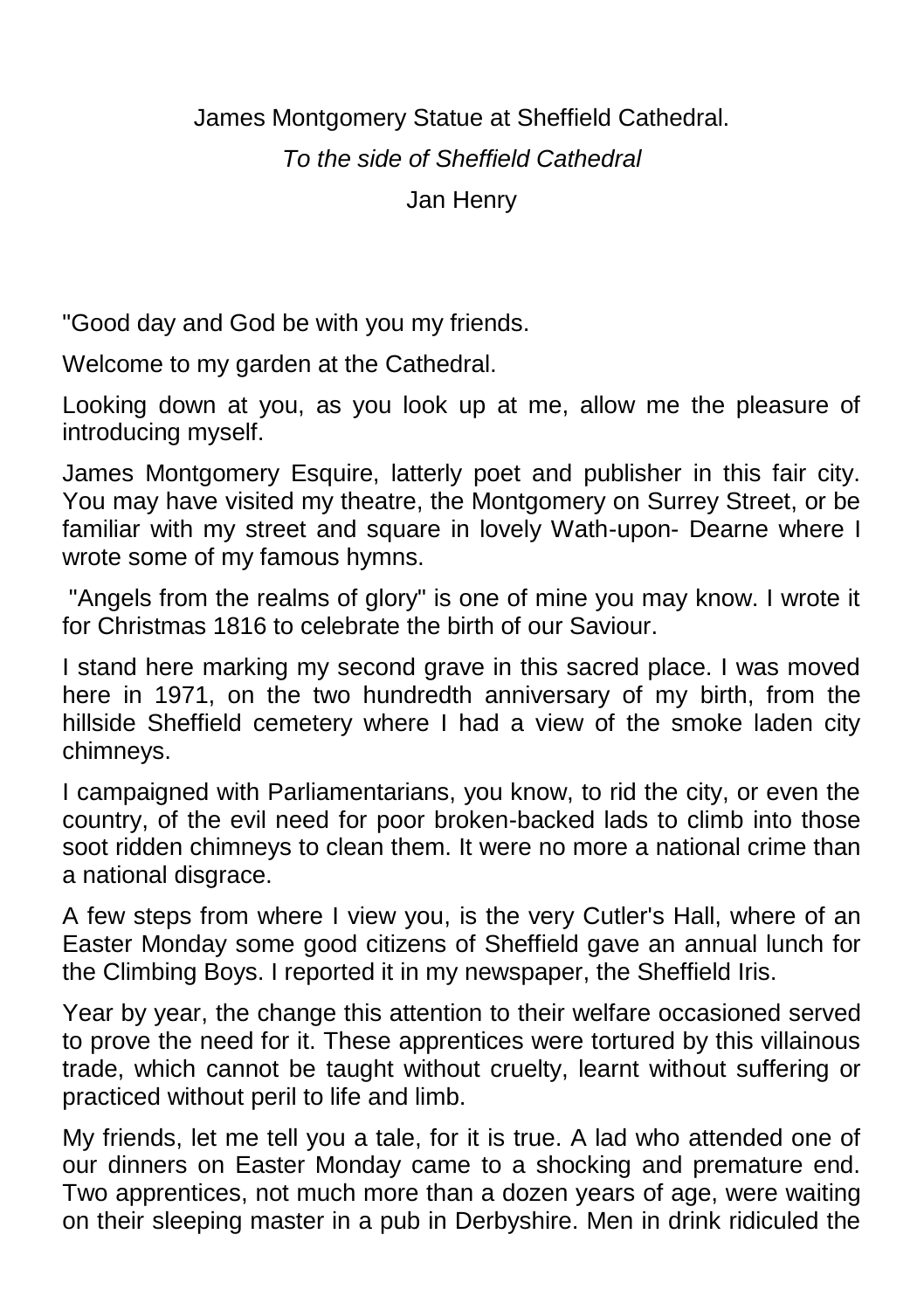boys and tested them with a bribe of sixpence. Could they climb up the chimney there and then, though there was a fire lit in the range?

One lad was helped in to the flue and as he climbed up inside, a huge pile of soot fell down and set the chimney ablaze. The poor boy struggled to the bottom through the flames and was dragged out by the legs. He was so miserably scorched that he died after lingering three weeks in excruciating torture.

My Sheffield committee was first to present to Parliament the roused feelings of the public that mechanical apparatus should do the work of the climbing boys. Do you know their skin could barely be scrubbed for their annual treat over the road there?

I'll not delay you with the tale of the adventures in debate that took over thirty years to change the laws of England, just thank God that we got it done.

James Montgomery, at your service.

God keep you on your journey today."

## *Memorial to James Montgomery.*

*James Montgomery, born 4th November 1771 in Irvine, Ayrshire to missionary parents, was orphaned early, brought up in Fulneck, Leeds, and apprenticed in Mirfield and Wath upon Dearne. Learning the trade of publisher, Montgomery was twice imprisoned for seditiously reporting the fall of the Bastille and the truth of an oppression of political protest in his paper, the Sheffield Iris. Christmas 1816 saw him publish his hymn "Angels from the realms of glory", still in use 200 years later. Using his talent for poetry James Montgomery wrote couplets against the slave trade, the lottery and the cruel use of climbing boys as chimney sweeps. Furthering that goal he was influential and instrumental in getting this trade banned by law of Parliament. After his death in 1854 a public subscription raising a statue to him showed the respect felt by the people of Sheffield for this humanitarian and "revered townsman*". *The memorial is to the side of the Cathedral.*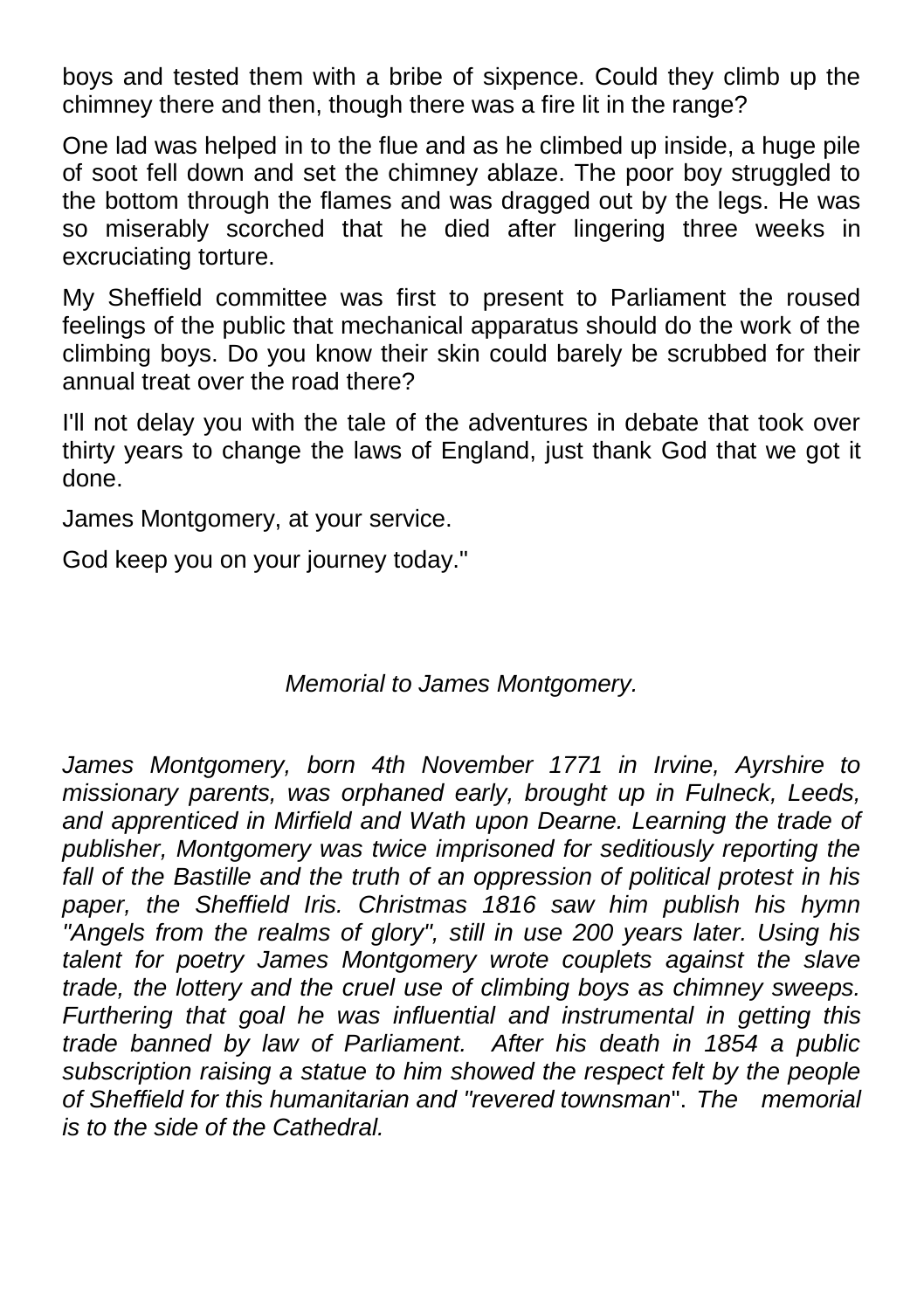The Unveiling – 28 October 1925

*Barkers Pool*

Judy Mitchell

She was in place by 3 o'clock at the end of Leopold Street, directed into one of many silent, a waiting phalanx of bereaved family members. They had come here under these dark, grey skies to share again the bond of loss, an expression of collective memory.

Feet softly skittered and clattered on cobbles and tram tracks as black figures shuffled to assemble in sad but stoic sorrow. She pulled back her shoulders and lifted her head towards Barkers Pool and the tall flagstaff. Her unfashionable, black coat flapped against her ankles in the wind and hung off her shoulders. The coat had housed her very different frame nine years ago. Along the line she could see most people clutched a small wreath or simple bunch of flowers, pulled from allotments and green hedgerows, their simplicity contrasting sharply with the staged formality and pomp of the civil and military tributes. From the east of the City, she could hear the distant thud and rumble of massive forges and hammers and belching furnaces, relentless engines which had not paused to gasp at their loss.

Was it a grey day in Serre today?

She knew that the tiny, one street hamlet in northern France on the Somme River was so different to this huge, dirty, industrial place that had sent its Pals Battalion for that Big Push on the Western Front. This had been the City Battalion, the boys with soft hands, handkerchiefs and wristwatches. They were the university students, engineers, scientists, teachers, bankers and clerks with ambition, so many chances and opportunities all thrown away on that day, 1 July 1916.

That was the day she had lost her only son. He had been swept into this adventure in 1915; his eyes alight, tall, long-limbed and eager, filling every corner of their little cottage with patriotic fervour and energy. He had an answer for all her questions – he would be back soon, it would be over before she knew it, back to resume playing cricket as opening bat.

The letter bearing the news had arrived in the autumn. Missing presumed dead. No one had seen him die but they knew it was near Serre. No body.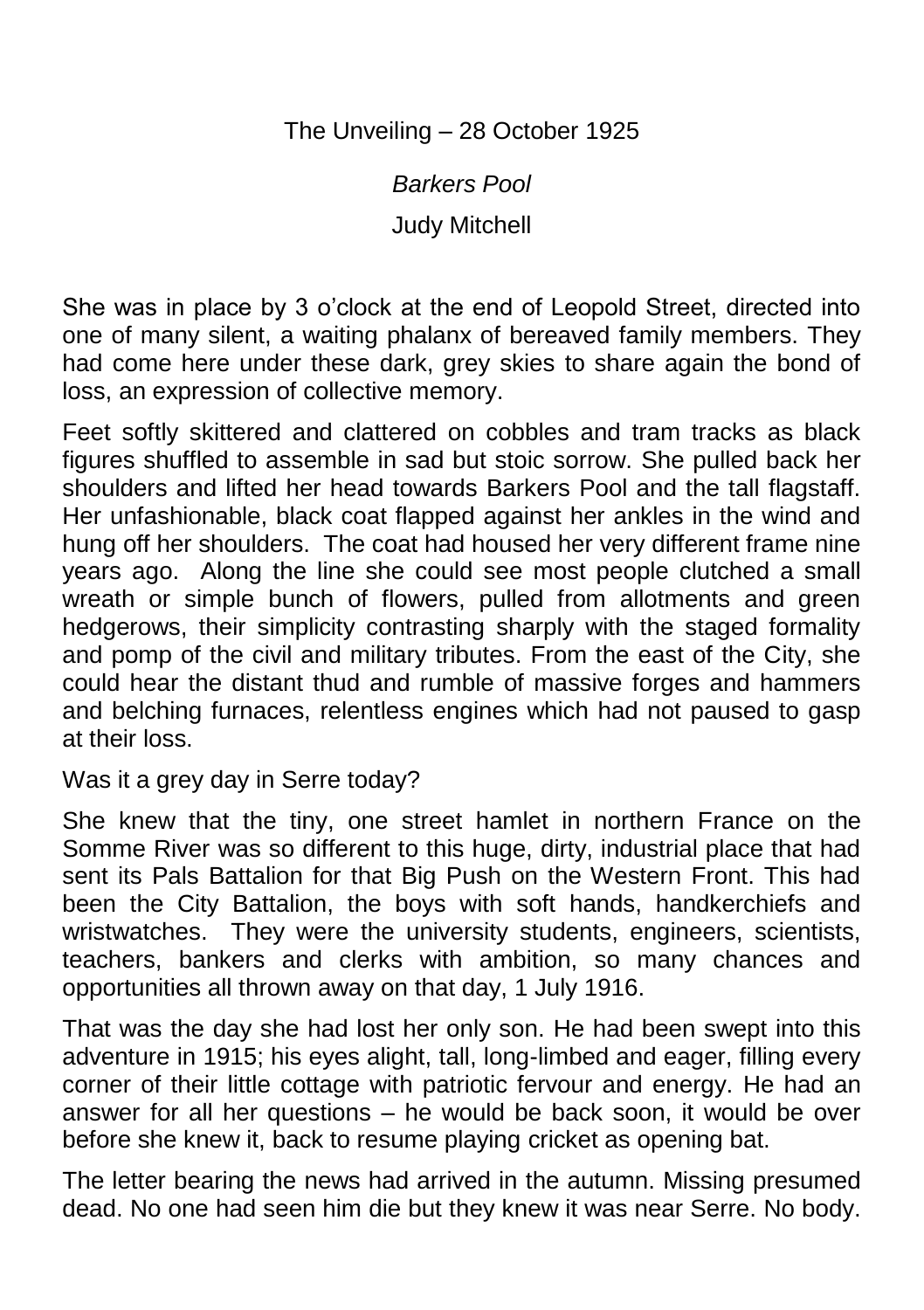Not knowing how he had died became a torment. The second letter had confirmed his death and had the usual platitudes, liked by his comrades, fought bravely. Those pals, like him, had been lied to and betrayed but fought like heroes nonetheless.

Later, newspapers had called it the greatest battle the world had ever seen. When the truth started to emerge, it had become the darkest day in the history of the British Army. When it was revealed that of the 651 men of the Sheffield Pals who were sent into action that morning, 512 had been killed or were missing or had died of wounds or been taken prisoner, it started to be known as one of the darkest days in the history of the City.

From the direction of the Cathedral, the procession had reached Barkers Pool. The Town Hall clock showed it was a quarter past three. General Sir Charles Harrington was received with a general salute. Arms were presented, the guard was inspected, the band played. From among the ranks of the old soldiers many instinctively stood to attention. Then, noise stopped and she could faintly hear the words of the speeches including those familiar words she had grown to despise - sacrifice, glory, selflessness, gallantry, glorious victory.

The moment of unveiling. Along the lines, hats came off and heads bowed. As the minutes passed, eyes that had been dry and soft became wet. Tears filled eyelids and over brimmed, hot globules of salty water again coursed down cheeks. Fists grabbed for handkerchiefs to stifle their grief. A bugle sounded. The Last Post. As the notes died away into the air, feet moved and the crowd breathed out.

## *Barkers Pool and The War Memorial*

*Barker's Pool is the [city square](https://en.wikipedia.org/wiki/Town_square) in the centre of Sheffield. Named Barkers Pool, as originally on the edge of the early town and at the highest point it supplied drinking water which released from the reservoir was guided through channels that ran along the centre of the town's streets.*

*At the center of Barker's Pool is the [First World War](https://en.wikipedia.org/wiki/First_World_War) memorial unveiled on 28 October 1925. Four bronze figures of servicemen stand above panels showing the emblems of local regiments, Sheffield's coat of arms and the Navy, Merchant Navy, Army and Air Force. The four figures are of ordinary soldiers with their heads bowed and rifles reversed; two are clean shaven, two have moustaches. They are slightly less than life size. The figures were designed by G. Alexander, the memorial by C. Carus-Wilson.*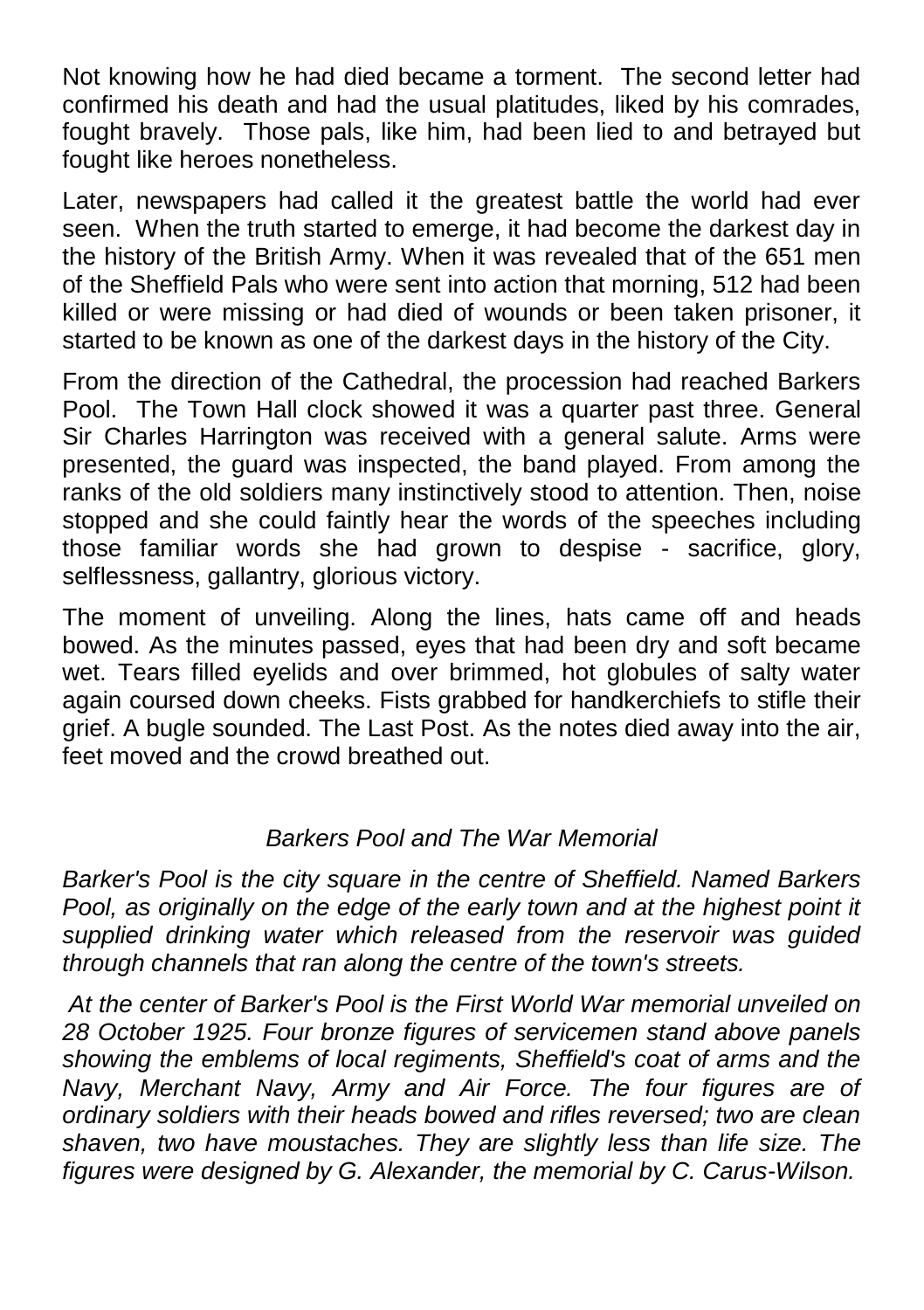David Wynne's Horse and Rider (a dark tale) *Fountain Precinct*  Jane Barry

Between Barker's Pool and the busy Moor There's a landscaped space where rich or poor May rest in shade and peace is sure A quiet bench is easy to secure

Close to a cat of mottled boulders, big and round Is a child's wooden horse fixed to the ground. Above one's eye a silver steed is frozen mid-bound Lively and pawing and neighing without sound.

Bareback and naked and arrogant in his cruelty The Elf king rides the horse each night with harsh severity. It's exhausted and defeated but he goads it with temerity He is immortal and empowered knowing no levity.

For he rides the hills and clifftops with the ease of an immortal And his endless strength comes from inside a hidden portal. The artist made them magical as things of grace and beauty Not for one to be a tyrant and the other bound to duty.

David Wynne conceived this sculpture as an image full of spirit But its secret life of wickedness is not to his demerit That sorcerer from the Badlands casts a cruel spell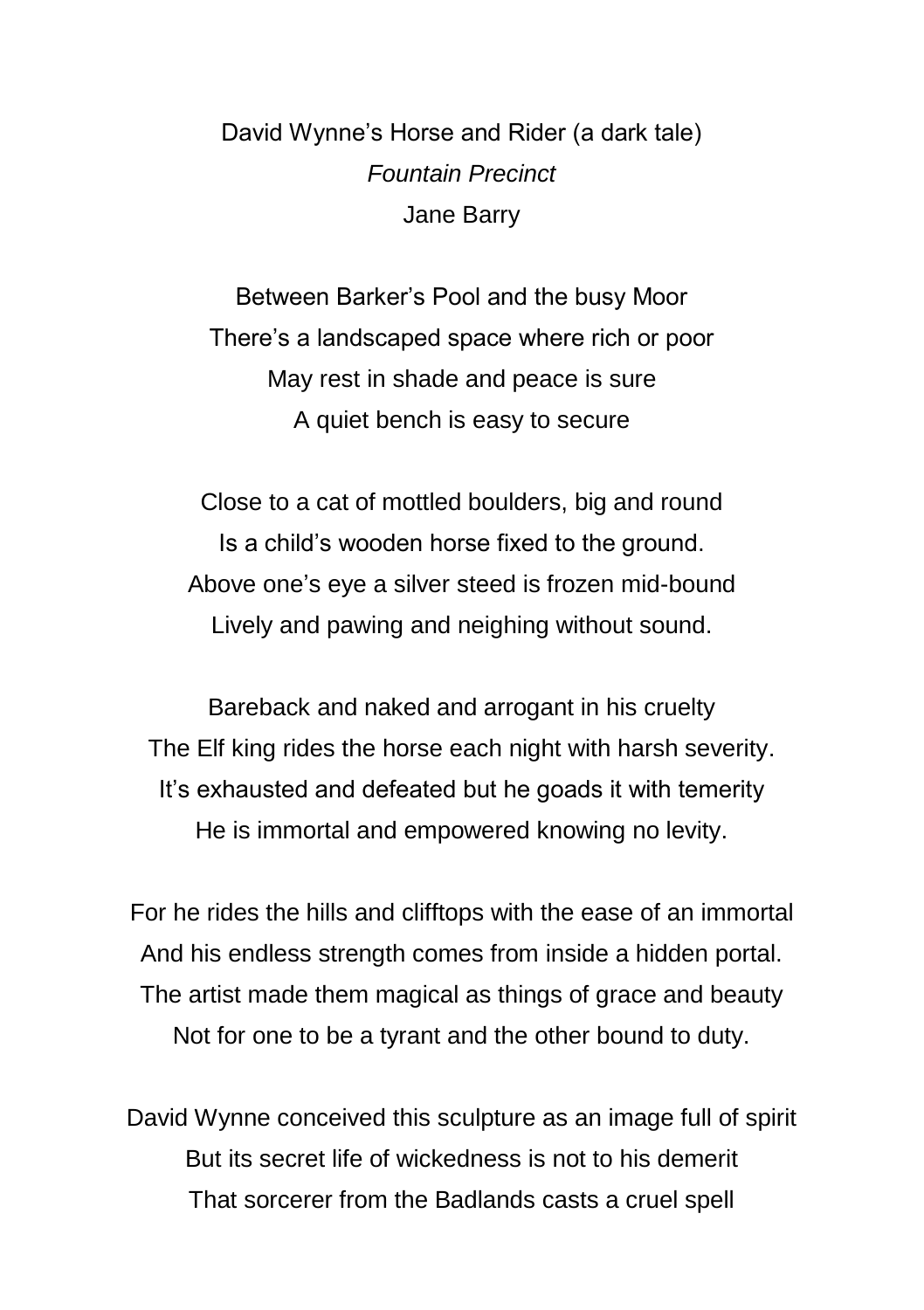In secrecy, unheard, unseen, where mortals cannot dwell.

We enjoy that glorious image of a handsome silver horse And its lithe and cheerful jockey on his frozen anchored course.

Never guessing at the magic that animates the pair When from dusk to dawn at gallop the horse flounders in despair.

You can see if you look closely that its coltish limbs display A hesitant reaction to something in its way. Leaning back as if for ballast the rider smiles, uncaring At the journey, harsh and punishing, they are forever sharing.

We would like to think that sculptures are exactly as they seem, Not a worldly thing of beauty with a nightmare for a dream That model hides its sadness which is felt throughout the night When an evil silver jockey takes his haunted horse to flight.

# *Fountain Precinct and Balm Green Gardens*

*Fountain Precinct, a nine storey office block which may have had some architectural merit when designed in 1976, although the buff and brown tiles are not necessarily to everyone's taste nor a product of great imagination, is bounded by Balm Green, Barkers Pool and Leopold Street.* 

*The front of the block is softened by a piazza, and two small gardens, over which rears the delicacy of David Wynne's Horse & Rider, and a small wooden horse – escaping from Stalag Luft or a child's plaything or an inspiration for artists, or a resting place where the homeless may dream of what may be.*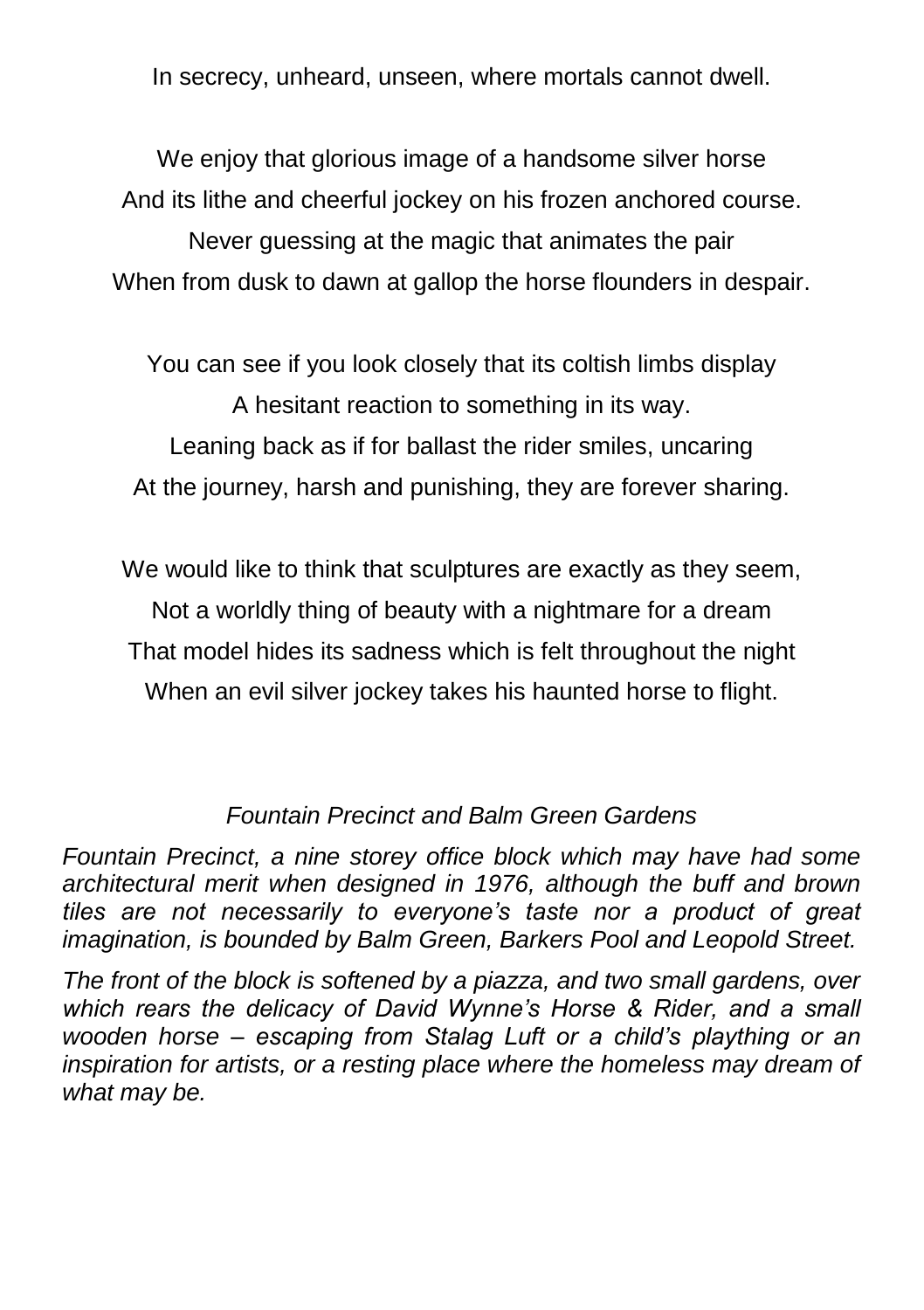# Godot Unseen *Tudor Square, outside the Crucible Theatre* Peter Barclay

| Daniel  | I'm Daniel                                      |
|---------|-------------------------------------------------|
| Gretrix | I'm Gretrix                                     |
| Daniel  | What are we waiting for?                        |
|         | It's Godot of course.                           |
| Gretrix | So fast he'll speed by                          |
| Daniel  | In blindness whilst we dance.                   |
|         | Maybe we'll miss our chance - we always do!     |
| Gretrix | To see Monsieur Godot in full flight            |
|         | dashing across our Tudor Square.                |
| Daniel  | Like fishes flashing by under this October sky. |
| Gretrix | Or bats that wheel and scratch our faces.       |
|         | They are blind as the autumn.                   |
| Daniel  | But where is our Godot man?                     |
| Gretrix | On a bike? Or walking by?                       |
|         | This optimist and this joker                    |
|         | poking fun at our Sheffield morning.            |
| Daniel  | But sleep no more, Old Godot.                   |
|         | Daniel and Gretrix will find you yet.           |
| Gretrix | Spike your saddle, spoke your blasted wheels.   |
| Daniel  | I feel it coming on -                           |
|         | an overriding wish TO DANCE.                    |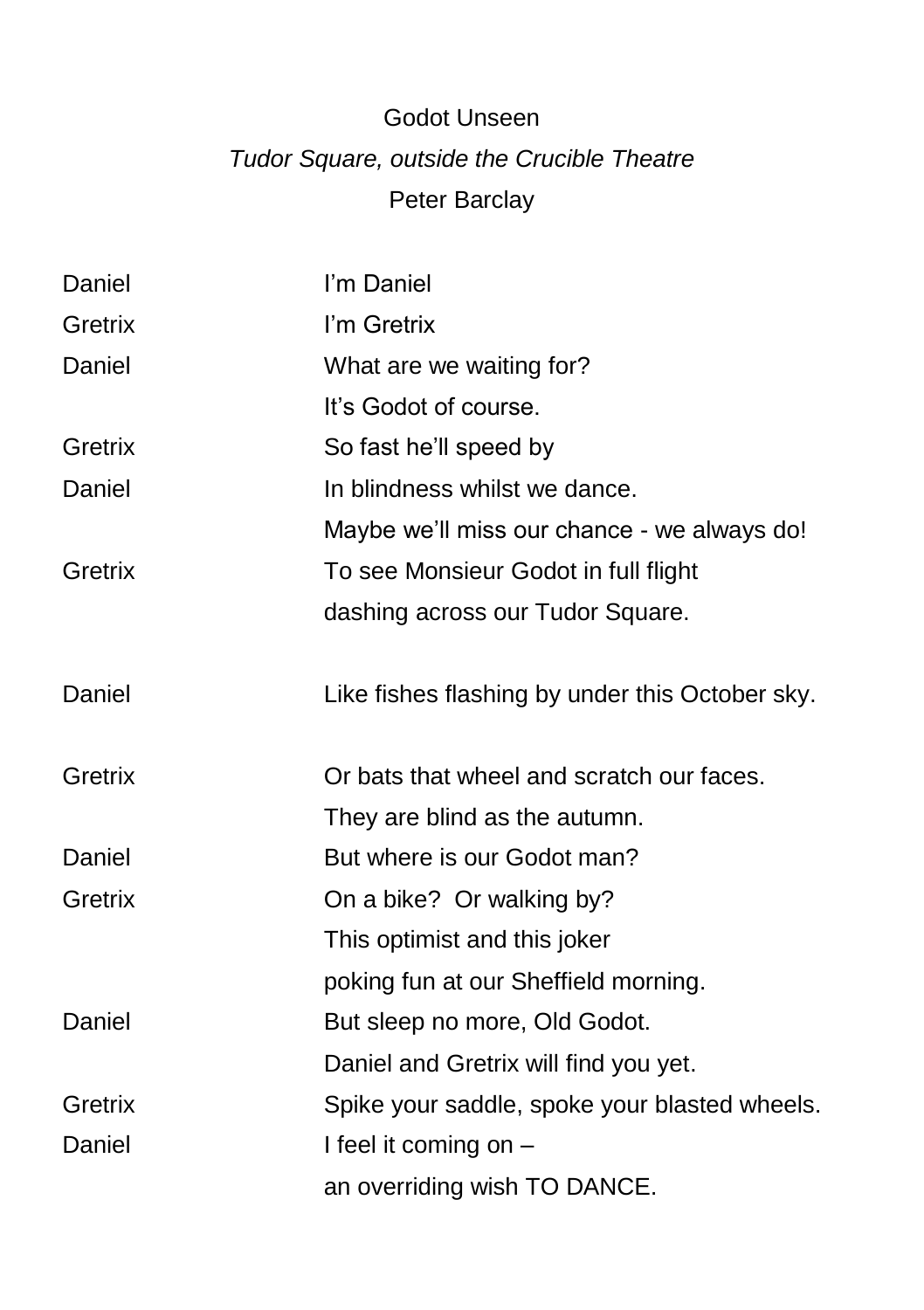|                                     | But where is our man?                                        |
|-------------------------------------|--------------------------------------------------------------|
|                                     | In Paradise or Tudor Squares?                                |
|                                     | Where is the joker I wonder                                  |
|                                     | and It's getting cold -- I'm frit I tell thee.               |
| Gretrix                             | We need some tea.                                            |
|                                     | From theatre bar or by a Winter Garden                       |
|                                     | whilst munching honeybuns.                                   |
| Daniel                              | Sweet dreams of cascades and falling waters                  |
|                                     | But how to get there - to be or not? That is the<br>question |
| Gretrix                             | In Sheffield you need a blue bus pass to get<br>anywhere.    |
| Daniel                              | And Gretrix I feel that need to dance                        |
|                                     | Dance, dance. Oh Lord Let's do the Monkey<br>Dance -         |
|                                     | Or the Bus Pass Dance -                                      |
|                                     | Or the Cyclist Dance.                                        |
| Gretrix                             | I do love the Monkey Dance                                   |
|                                     | (together) Humpa Bumpa                                       |
|                                     | Stick it up your jumper.                                     |
| (they continue with<br>linked arms) | (they continue with linked arms)                             |
| Gretrix                             | Oh this Monkey Dance, I do love it so                        |
|                                     | More and more, more and more we'll go.                       |
|                                     | Then we'll have some char and a chance to find<br>our Godot. |
| Daniel                              | Him, I'm fed up with that waiting for Godot.                 |
|                                     | Where is he anyhow?                                          |
| <b>AUDIENCE</b>                     | YOU MISSED HIM.                                              |
| Daniel                              | Missed him? It's the same every day.                         |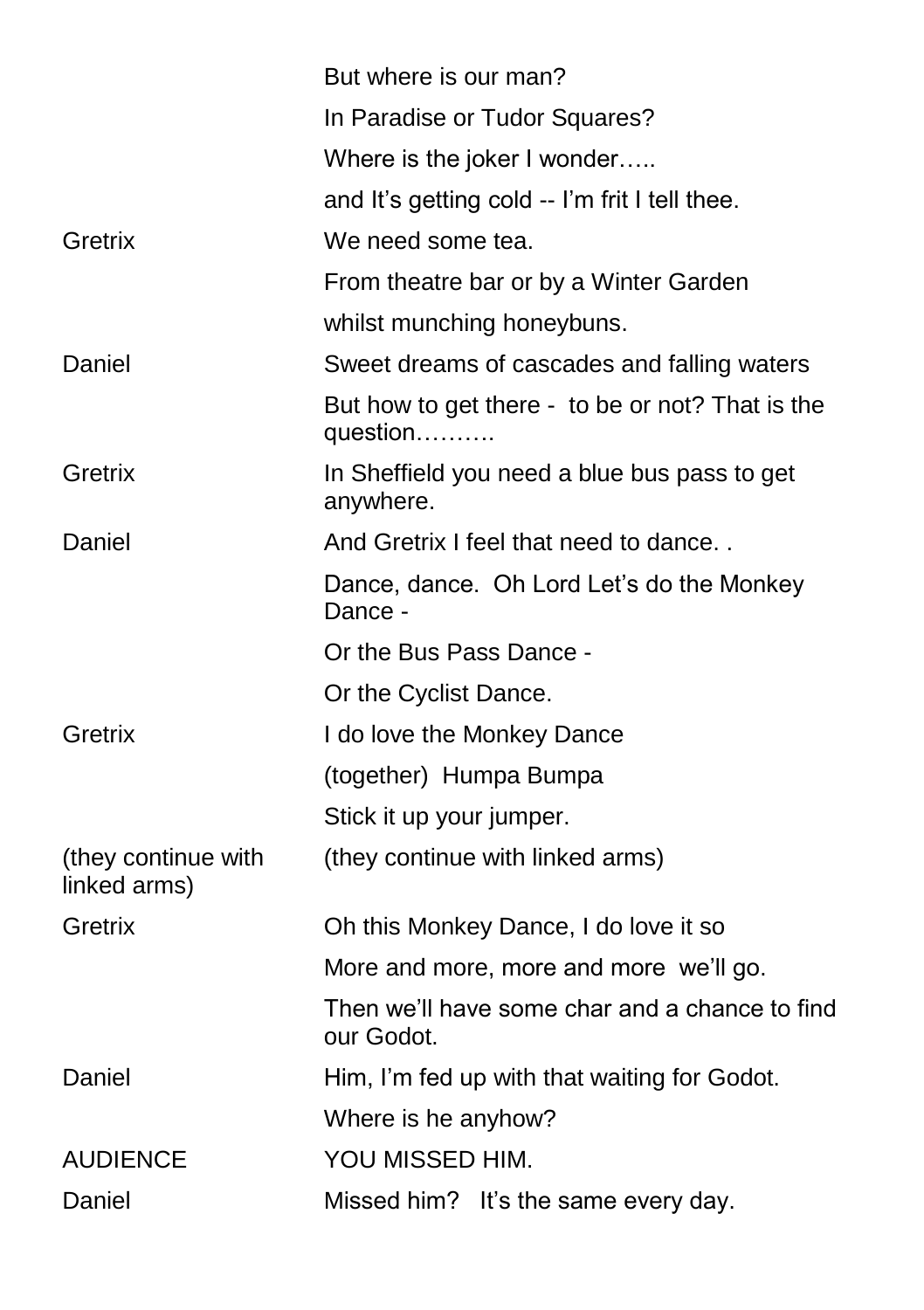| Gretrix | Never mind Daniel, old Pal.             |
|---------|-----------------------------------------|
|         | Let's find that bite and a sweet cuppa. |
|         | There's always another day tha knows.   |
| Daniel  | Another day, another sweet dream,       |
|         | or the end of another heartache.        |

*Peter Barclay bases his writing on observation of elderly Sheffield people, a familiarity with Becket's work and Shakespeare's Hamlet. To be or not to be: Hamlet Act 3*.

# *Beckett, Godot and Cycling*

*Roger Godeau was a cyclist at Paris's Vélodrome d'hiver after the Second World War. The Vél d'hiv had been used as a transit camp for the 12,000 Jews rounded up in Paris during the occupation by the French police, from there, they were eventually transported to Auschwitz.*

*Some of the boys who hung around the stadium for a sight of their cycling heroes are purported to have told Beckett : " On attend Godeau." So Beckett perhaps had this sad setting and the shadow of the Holocaust, in mind when he was scripting the lines of the two tramps Vladimir and Estragon. Beckett himself in later years admitted to taking the name of Godeau, the choice of name must have been intended to be ironic as Beckett at least in his youth a keen cyclist, would have known that Roger Godeau specialised in the demi-fond in which competitors were paced by a motorcycle at high speed and there wouldn't be much waiting for Godeau to make his reappearance!*

#### *Tudor Square*

*Tudor Square is home to the Sheffield Theatres – The Crucible and Lyceum, both of which have staged the Becket repertoire.*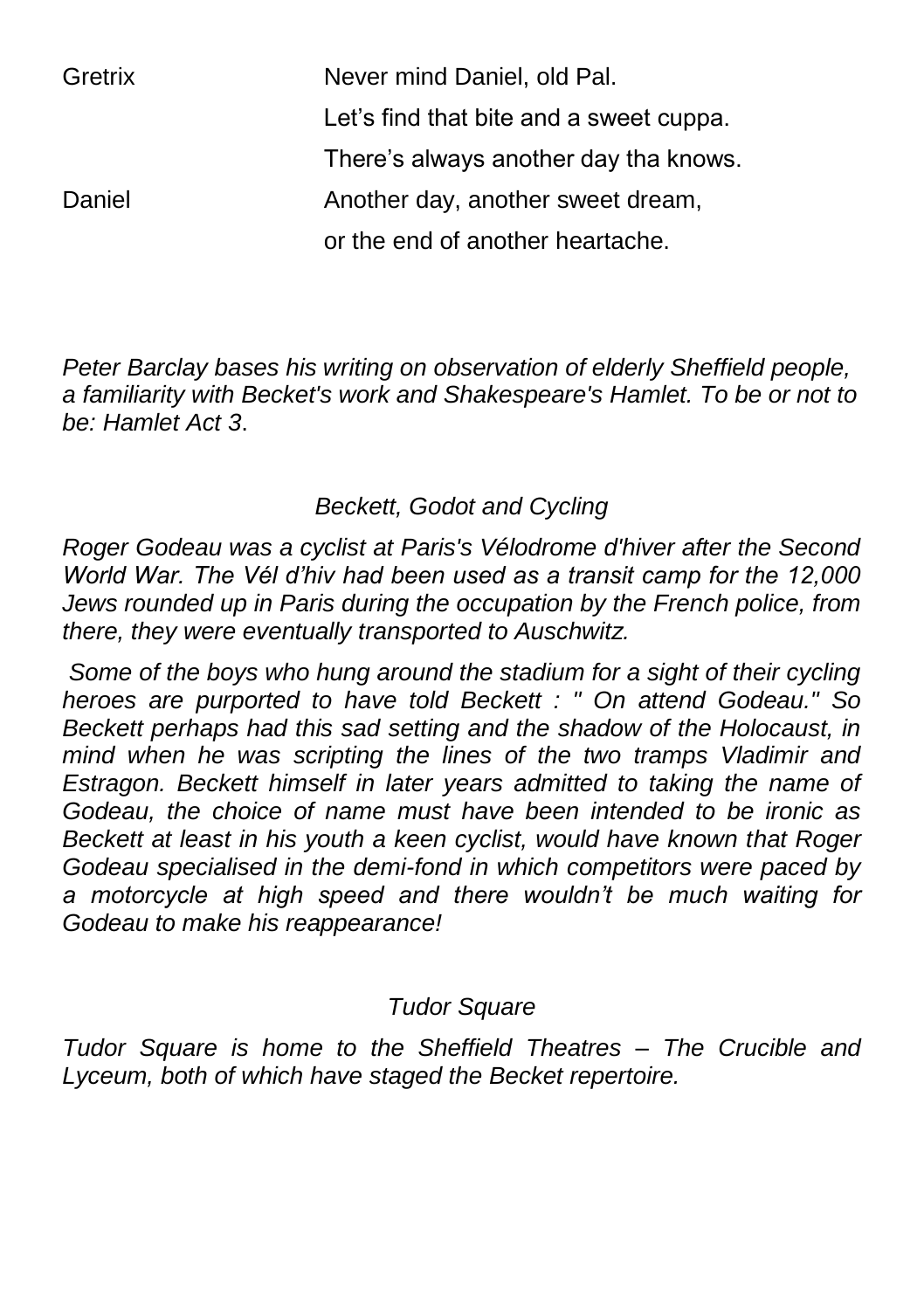# The Angry Man

# *Upper Chapel, Norfolk Street*

Denise West

"You're not wearing that flat cap and raincoat when we go down' t town".

She issued this statement looking through the kitchen window, across the York stone patio to the one Grecian urn that was her garden. Her head bobbed up and down between the view and cleaning compost from her nails with a vegetable knife.

"Did you hear what I said?"

He lowered his newspaper slightly but she still couldn't see his face.

"We're down't town already. This is where we live, Upper Chapel, Norfolk Street, Sheffield ". His delivery was monotonous and matter of fact.

"Alright no, need to be a clever dick. You never want to go anywhere. It were up to you, I'd be stuck in here forever. It's not much fun for me looking after a chapel, surrounded by buildings and not having a garden of me own to sit in. You know I love to top up me tan, and it's not the same on a patio - Grade 11 listed or not ".

He did not speak, but gripped the sides of his newspaper tighter until his knuckles shone white through the back of his hands.

"Just look at that urn, it's a picture right now. If I could have a row of them you'd see now't better at Versailles. But the bloody rules and regulations here, you could paper a wall wi em. Still, next time you go down to B & Q can you get me some" Miracle Grow". Now I've put the forget-me-knots around the edge the pansies look pathetic, and could do with a boost, but don't wear that flat cap and raincoat when you go to fetch it."

"I've hung your blue suit on the wardrobe door. It could do with a brush down and don't wear a pullover under it, it's old fashioned, people don't do it nowadays."

"Perhaps *they* don't but I do." His voice was quiet but bristling with contempt.

"Just look at me nails. I've made a right mess of them I should never have gardened without me marigolds on. I shouted and shouted for you to find them from under the sink, but you took no notice as usual, pretended not to hear me . I'll have to put some more polish on, after me bath that is. Oh!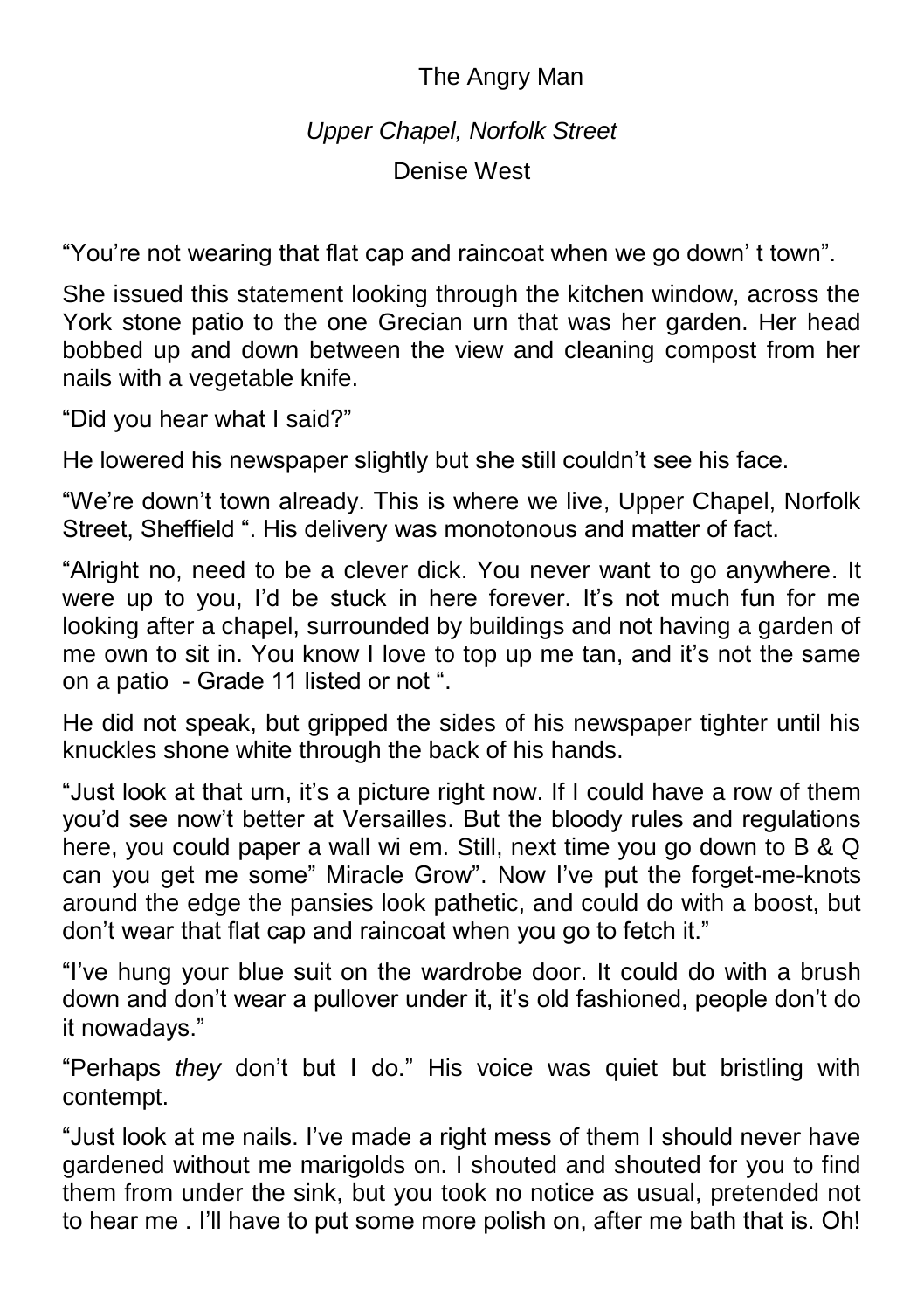and don't put that tartan tie on - you know the one. I think we bought it in Largs, anyway it's got soup down it. Next time you go down to B & Q you'll have to get some of that stain remover stuff and I'll have a dab at it "

He rustled the newspaper irritably as if straightening it and pulled it closer towards him.

"Just look at them birds on me urn, shoo, shoo "

She gave the window a hard rattle. The birds ignored her.

His tea-break over, he stretched and moved to get up for his afternoon shift.

"You can't wear your brown corduroys, by the way, when you change out of your work clothes "

He stopped in his tracks then turned towards her." They don't go with your grey jumper and anyway I think the cat from the Old Monk building peed up them when he got locked in your wardrobe yesterday, you can smell it . We'll have to get something….. "

"From B & Q I suppose " he announced smugly, marching across the room and slamming the door as he left.

He loved the quietness of the old meeting house building that greeted him on his rounds. On a day such as today with the rays of the afternoon sun emblazoned across the magnificent painted ceiling, it seemed to him on occasion that it was a beautiful, Persian, magic-carpet and the four winged evangelists in each corner would lift it upwards and away. He stopped on the gallery to look through "The Good Samaritan " window to the courtyard garden below where George Fullard's dramatic bronze statues graced the space. At first glance one might feel they are placed as natural occupants, using the courtyard as many do, to while away the time or have a sandwich in your lunch break. But to him they never seemed comfortable or compatible together. The "Angry Woman" and the "Running Woman ", unaware of each another, self-absorbed, alert and ready to go. He knew how they felt.

He headed back to the kitchen, the room was empty. He drank in the stillness, he could hear the city traffic but it seemed indistinct and far away as if the rush-hour had been muffled in a big fluffy blanket, and he in protective earmuffs. He gave the drooping fuchsia, some water. Suddenly, her head appeared around the door.

"Don't wear that flat cap and raincoat when we go down't town ".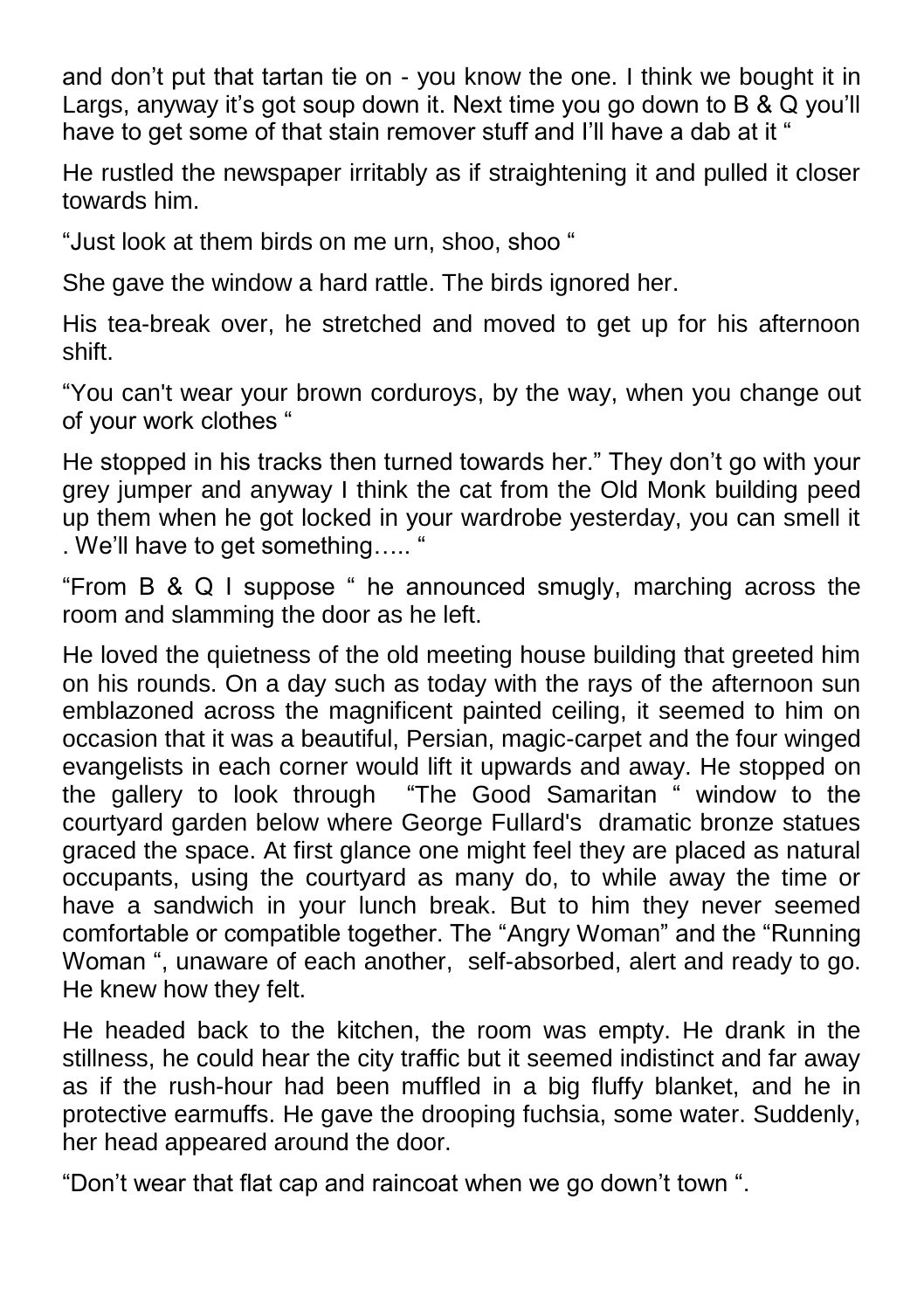She sat in the bath, bubbles up to her chin, humming whilst shaving her legs with his disposable Gillette. She heard a noise, he was coming up the stairs two at a time, running in fact by the sound of it. She could hear him banging about in their bedroom opening wardrobe doors and drawers. He's probably getting ready, she thought. Later, squeaky clean and wrapped in a lavender candlewick housecoat she emerged from the steamy bathroom.

"What's that stink? ", she said out loud.

Screwing up her nose she followed the trail down the stairs, through the back door and along the side of the building to the front courtyard. Rounding the corner she stared in utter disbelief at what unfolded before her. He had built a roaring bonfire near the sundial, and it was puthering with acrid smoke. He was throwing every piece of clothing and footwear he owned on to it. The final two items he held aloft above his head, ceremoniously. In the light of the fire she could see he was completely naked and moving in in a frenetic way. He looked like Hiawatha doing a war dance. Suddenly he stood very still and casually dropped a flat cap and a raincoat into the flames.

# *Upper Chapel, Norfolk Street*

*The Upper Chapel is Sheffield's oldest non-conformist church with the congregation originating from 1662. The present building originally called 'New Chapel', was erected in 1700 and at one time had a congregation of 1000, which was one sixth of the population of Sheffield. The forecourt at the front of the building is a peaceful haven in our city, a point of tranquillity and peace, and home to a selection of statues by the Sheffield artist George Fullard, called 'Mother and Child', 'Running Woman' and 'Angry Woman'.*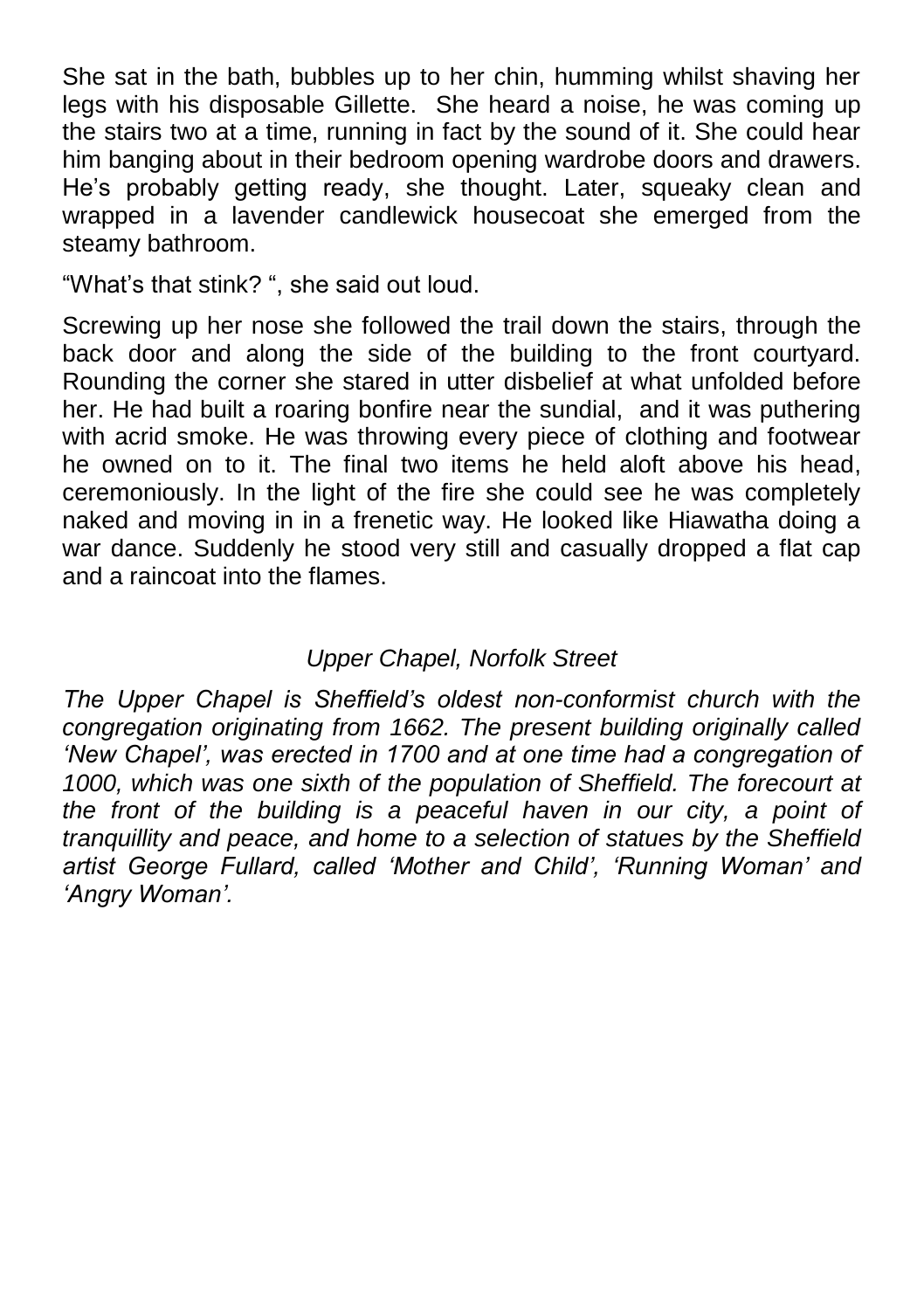Holberry Cascades

*Peace Gardens*

Myra Kirkpatrick

A Trade depression in Britain in the mid – 1830s, together with disillusionment of the Whig government's l832 Reform Act and the harsh New Poor Law were some of the reasons why the Chartist movement was formed. Started by the London Working Men's Association, with the help of a few Radical MPs, a six-point Charter was drawn up in an effort to enable the working man to have the power to improve the situation. Containing millions of signatures the Charter was rejected three times by the government.

In big industrial areas such as Manchester many of the cotton mills were at a standstill, working men unemployed or on short-time were starving – living in poor conditions in overcrowded cities with no proper sanitation or sewage disposal. In Liverpool one fifth of the working classes lived in one room cellars. In Leeds streets were a foot deep in rubbish. London workers had no option but to drink from untreated Thames water which led to epidemics of cholera, typhoid and other illnesses. One third of children across Britain and Ireland died before the age of five.

Ex-soldier, Samuel Holberry moved to Sheffield to work as a distiller where he met and married Mary Cooper in l838. They both joined peaceful protests as Chartists to no avail. Militant leaders came to Sheffield and other areas to help organise armed Risings and Samuel and Mary along with others of the group plotted to use force, providing the Chartists with arms to use against the police, watchmen and soldiers – to fire the barracks and use barricades to possess the Town Hall.

The plot, however, had been exposed to the authorities by a Rotherham pub - landlord, who had infiltrated the group and he identified the leaders. Samuel and Mary were arrested. He freely admitted that he had aimed to upset the Government and that he was willing to die for the Charter.

He was convicted of conspiracy to riot and sedition and was sentenced to four years imprisonment in the Northallerton House of Correction, where it was said he was put on an illegal treadwheel. Samuel died there of consumption. Later he was buried in Sheffield General Cemetery where up to 50,000 people attended his funeral.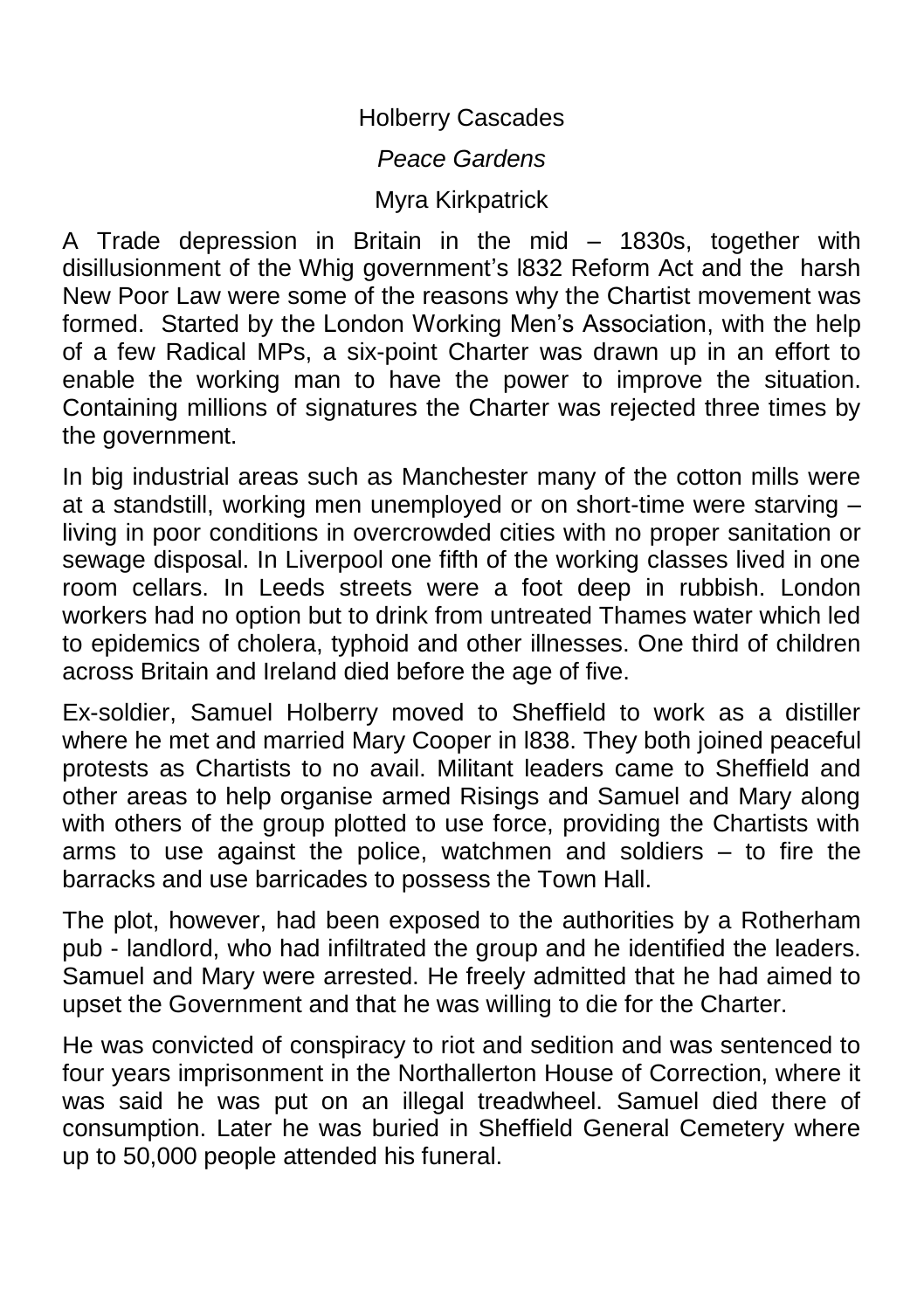In 1980 Sheffield City Council commemorated Holberry by naming a fountain in the Peace Gardens after him, which in recent years has since been replaced by the Holberry Cascades.

# CHARTIST AIMS

- 1. Universal made suffrage (a vote for all men at the age of 2l).
- 2. Voting to be done by secret ballot.
- 3. Equal electoral districts (constituencies) so that each MP would represent roughly the same number of voters.
- 4. No property qualification for parliamentary candidates to enable working men to stand for parliament.
- 5. Payment of MPs so that working men who had no other income except from their trades would be provided for when they left their jobs to enter parliament.
- 6. Annual elections. To check bribery and intimidation.

All the above, except the last one have been passed into our law over the last few years

# *The Holberry Cascades in the Peace Gardens*

*The Holberry Cascades are eight large water features that are dedicated to Samuel Holberry, who was the leader of the Sheffield Chartist Movement, and are located on either side of the four entrances to the main area of the Peace Gardens. The waterfalls from the bronze vessels represent both the pouring of water into Sheffield's five rivers, and the pouring of molten metal used in Sheffield's metal industries.*

*The area of the Peace Gardens was originally the churchyard of the 18th century St Paul's church. Sheffield, as usual, having little regard to its heritage, did not blink an eye when the church was demolished to make way for a proposed extension to the Town Hall – which was never built. Originally christened St Paul's Gardens, the signing of the Munich Agreement and an overwhelming desire for peace led to the informal naming as The Peace Gardens.*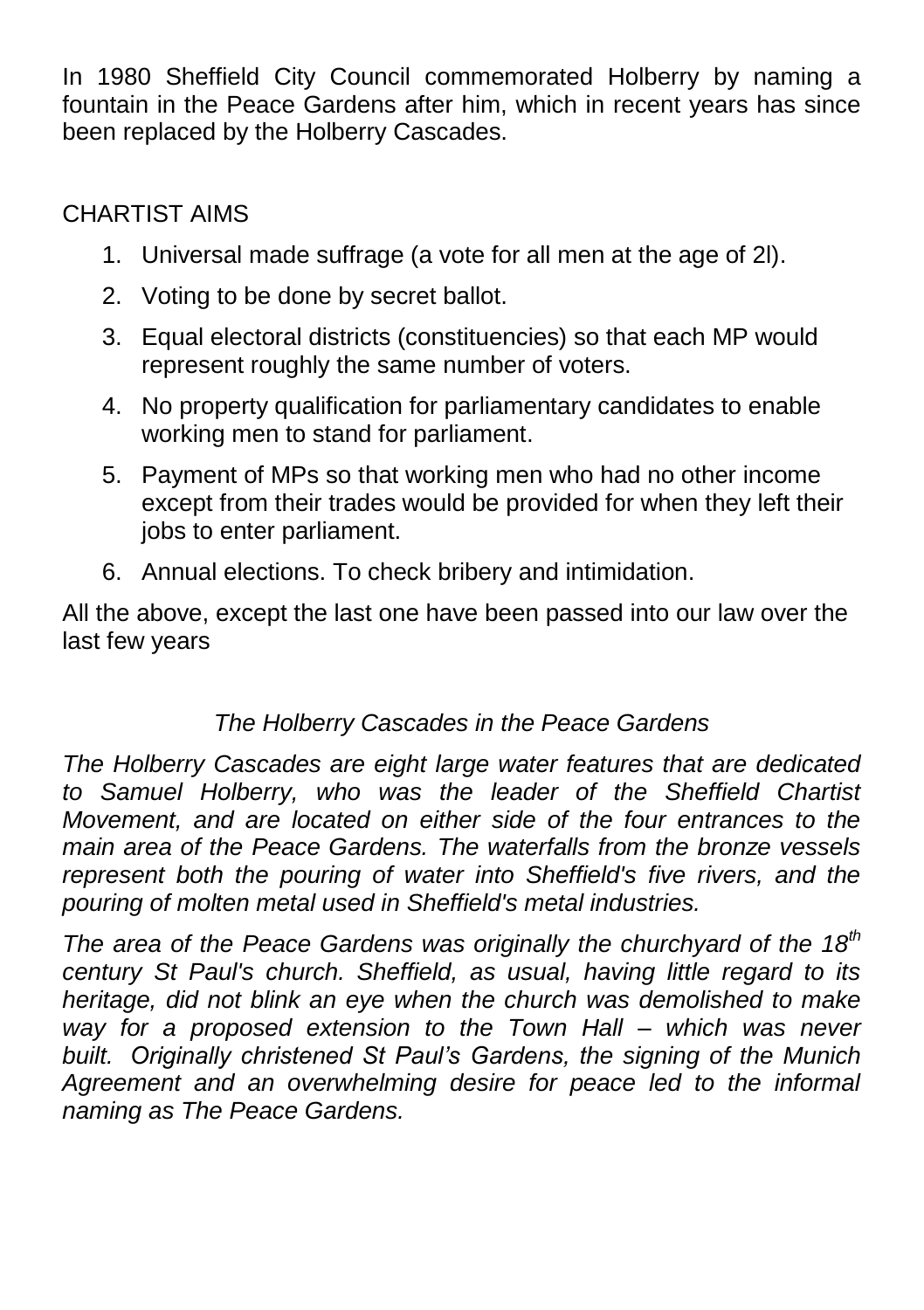# Fame at Last

# *Millennium Gallery Balcony overlooking Hallam University*

Margaret Briddon

"'Ere Wallace you seen all them folk on that balcony?"

"That I have Grommit and they seem to be looking over there at 'University. You'd think they'd be looking at the Millennium Gallery, cos that's where it 'appened."

"That's what I'd a thought too, Wallace. I've 'eard it were a nasty business, but what exactly was it?"

"Well, it seems as tho' there was a wedding goin', on with lots of guests and they were all looking round. A guided tour, like. But when the guide showed them old Barkingmad, that crazy monster made out of cutlery, with a head like a giraffe, the bride and groom said as how they hadn't time to look at him. They were there to look at the art, not interested in cutlery; saw it every day at home, and off they went."

"Ooh, er, he wouldn't like that, old Barkingmad, a proper show off 'im. I've seen 'im strutting his stuff and rattling about when there's no folk around. Best not to ignore 'im."

"That's right lad, I wouldn't tangle with 'im. Too many cutting remarks. Really hurtful. Well it seems that as soon as the bridal pair were alone, old Barkingmad went wild and chopped them up. Dead. There was blood all over the place."

"Good Lord Wallace. So what 'appened to Barkingmad?"

"Well, 'ee was dismembered, on the spot. Just a pile of knives, forks and spoons. No doubt he's been melted down now. Serve 'im right too, but they do say there's a strange rattle to be heard at night. It gives the caretaker the shakes."

"But then why are those old folk still lookin' at 'Hallam University and not the Gallery? I know, I'll bet they're going to put one of those blue plaque things on the wall."

"For a famous person! That's it Grommit! Who's the most famous person who ever went there then?"

"It'll be old Nick."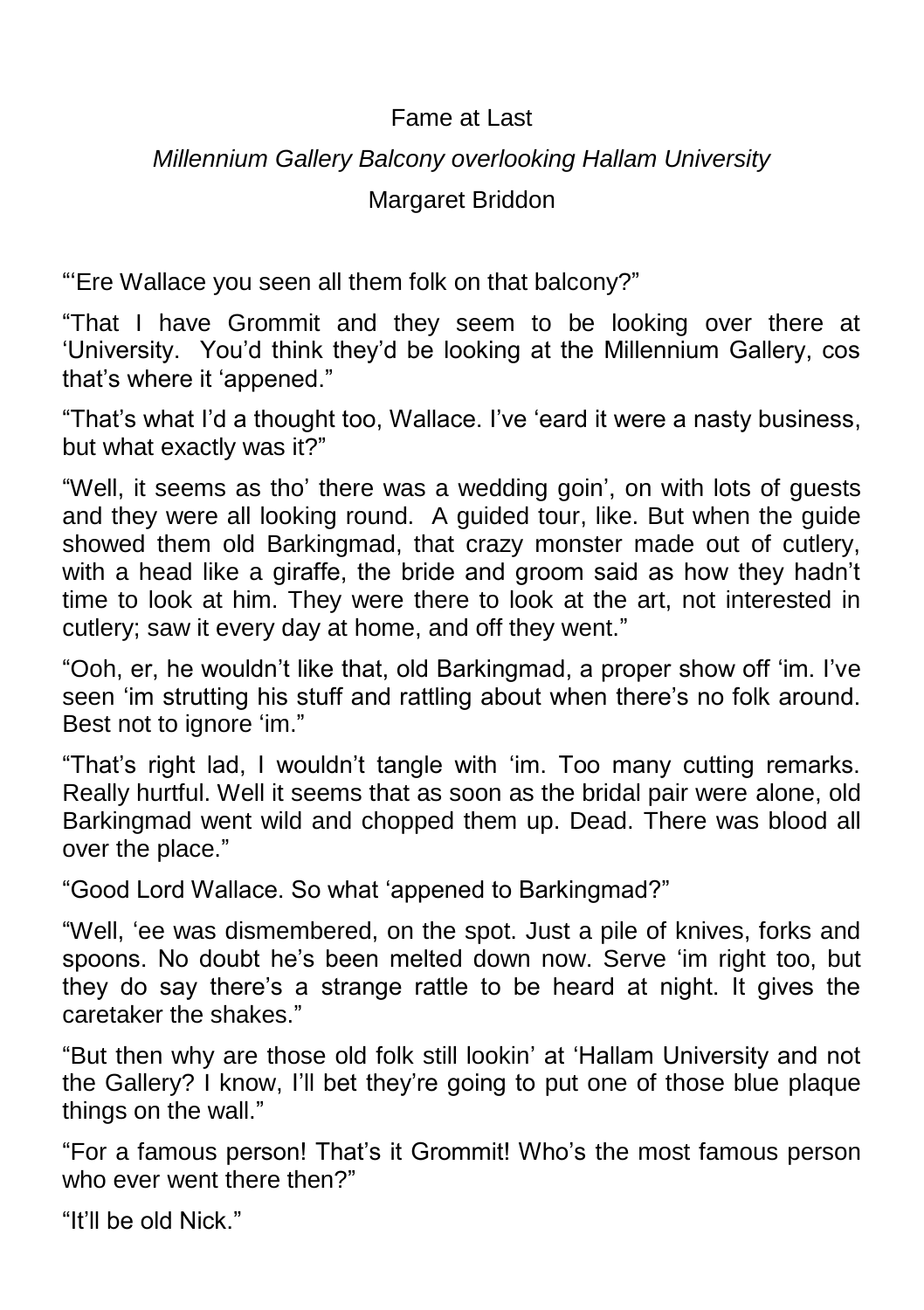"Oo-er old Nick?"

" Not 'im. Old Nick, our Boss."

"Old Nick? That's right Nicholas Park. Well done lad! Ooh, Grommit we'll be on that plaque, cos' that's where we were conceived. Do you realize our names will be on it,? We'll be famous."

"Good Lord. Mind you, Wallace, they'll 'ave to put old Shaun the Sheep on too , it's only fair."

## Millennium Gallery: An Unusual Wedding

#### *Millennium Gallery Balcony overlooking Hallam University*

#### Margaret Briddon

T*h*e Gallery Staff welcomed the wedding party and the handsome couple, Jane and Todd, posed before a lovely floral display. One for the album. Passing customers gazed, admiringly.

The ceremony went well as afternoon sunlight filtered through the windows of the Arundel room. When all had dined and the speeches were ended, the party were given a guided tour. Jane and Todd were extremely artistic, having met at Art College. Their shared interest in arts and crafts had almost become their whole world, hence their choice of the Gallery as a wedding venue.

The guests first admired the eye-catching Barkingmad, a strange monster created from scores of pieces of cutlery. Jane's mother imagined that his giraffe like head quivered with pleasure at the attention he received.

"Come see this handsome monster, Jane." she called, but almost felt sympathy for him as Jane called back.

"We're not interested in kitchen stuff; we're here to see the art." Keen devotees of Ruskin, the pair spent two blissful hours examining his work. Meanwhile their guests had toured the Gallery, admiring the beautiful silverware, cutlery and cooking implements, all manufactured in Sheffield when it led the world in steel and silverware manufacture. As the gallery closed at six, Jane and Todd waved everybody off, suddenly excited because they'd booked the new attraction. A night in the Gallery.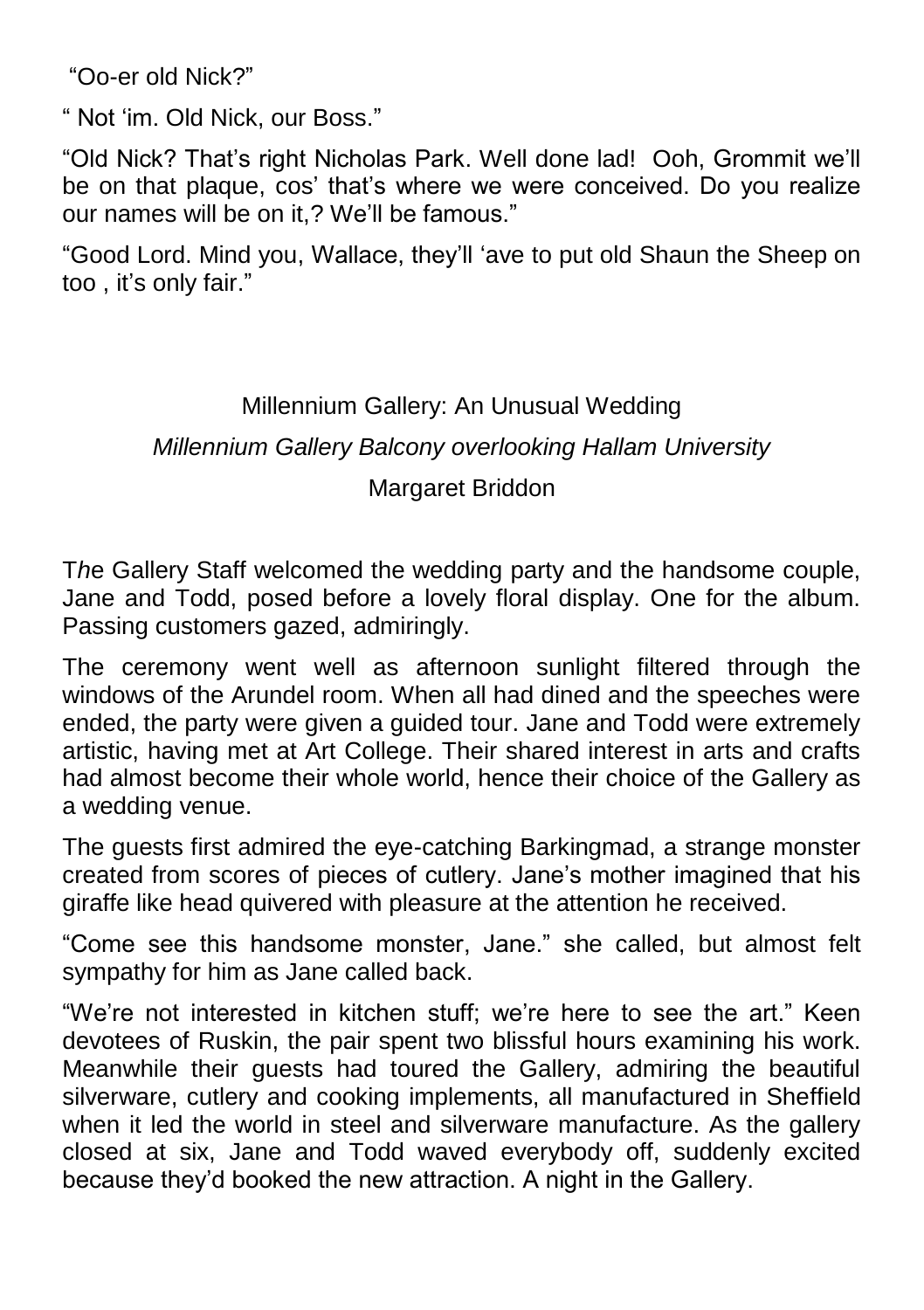To the amusement of the Caretaker the pair waltzed their way round the whole area and gorged themselves on cake and champagne, insisting that he indulged too. However, when they unrolled their sleeping bags he beat a hasty retreat to his quarters next door.

Silence, then an ominous rattle echoed around. Barkingmad was angry. Not just angry but enraged. Exploding into life he summoned the cutlery and kitchen implements and organised an attack on the sleeping newlyweds, who'd shown no interest in him. The Bowie knives, axes and penknives made short work of the couple. He even insisted that the delicate cucumber slicer dealt with their fingers and toes. Collecting bags from the shop labelled 'Shiny Sheffield', they quickly cleared the carnage, cleaning up with champagne and serviettes.

Amazingly no trace remained. Next day they were missed but the caretaker could only report on the blissful scene he'd left, however he distrusted the wily Barkingmad and wondered where the bodies could be buried. The unprecedented summer growth of the orange tree in the Winter Gardens gave him his answer.

## *Millennium Gallery*

*The Millennium Gallery is an art gallery and museum in the centre of Sheffield adjacent to the Winter Gardens. The gallery is a little visited view point overlooking the main buildings of Hallam University and the toppling hill down to the railway station.*

*Access the gallery either, excitingly by pushing through the emergency exit doors, or sideways, around the back of The Graduate Pub via the hidden garden.*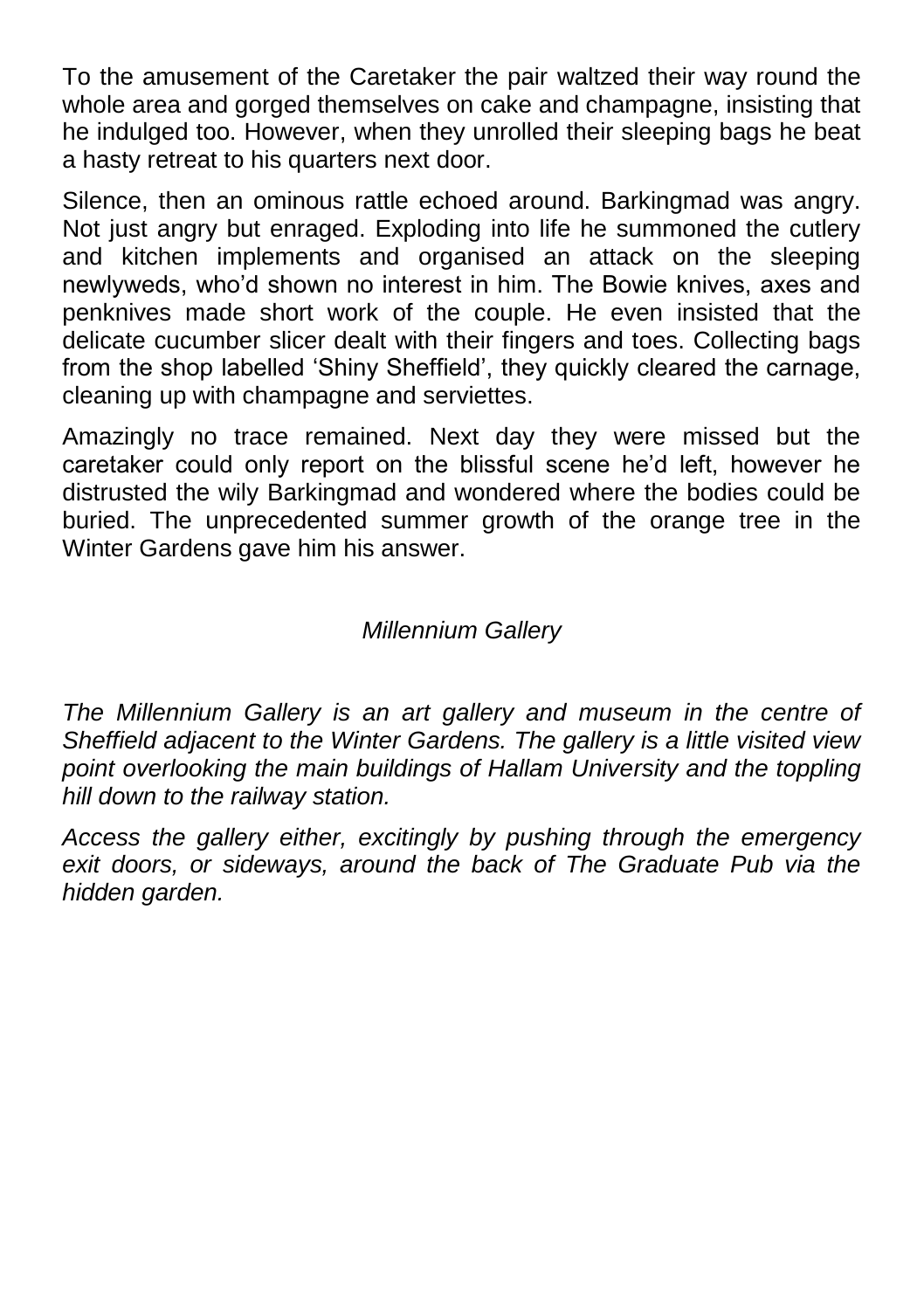## The Hubs

#### *The Hubs, Hallam University Students Union*

## Susan Halpern

They came from Grinder's Hill, or what used to be Grinder's Hill. A remnant of the old arched sign protrudes from the rubble. I stand here with the others outside the Hubs awaiting their arrival. My heart is pounding.

We had spotted them from one of the high towers. After working on the rotation mechanisms of all four towers for several days, we had at last managed to repair them. Thank goodness we found the parts we needed amongst the large stockpile of oddments we had stored in the old Activities Hub.

So, at last, we could see the extent of the devastation that had hit Sheffield. To the north east, the train station, bus interchange – gone, and flat wastelands beyond. To the North, the tall University Towers, all that student life, studies, knowledge, history and scientific innovation – our hearts sank. To the West, the heart of the City; daily life, citizens meeting, shopping, eating, commerce, leisure – extinguished. And over there (*points towards the Showroom/Galleries area*), film, art, culture, laid waste.

Only this, The Hub, still stands in its circular glory, always an icon. But the silence is deafening. Sometimes in the past weeks since The Worst happened, I thought I could hear the echoes of student laughter – for here was a centre where the young gathered. Relaxation, hard play, drinks, laughter. I hear their voices in the circular walls of each hub. In the old Stage area, where we now sleep, I can hear faint voices and applause if I listen hard into the stillness of the night. My mind is beset with ghosts of our so precipitously lost past.

And now the moment has come and the invaders are getting close. They move so slowly. Who are they, and will they be Friend or Foe? Can we tell them our story? We worked so hard to make this Hub a fortress, and we were successful, our clever band of visionaries, scientists, technicians and inventors. Despite the scorn of many, we foresaw the invasion and they let us have our way. We were still working on the fortifications when The Worst happened, and what we had accomplished was enough to keep The Hub standing. As our food supplies diminish, our captors or killers, maybe our saviours, close in to take over and change our lives forever.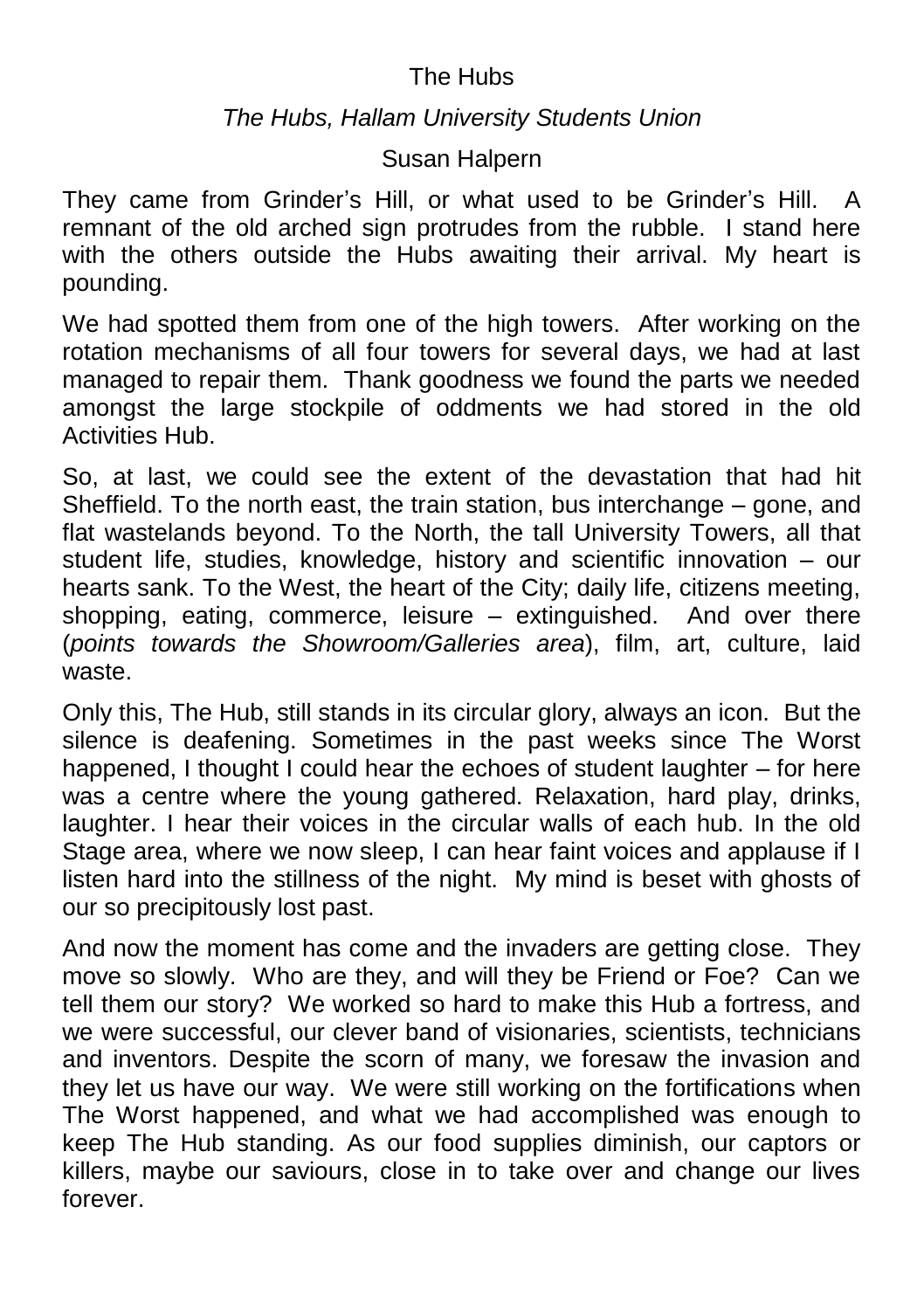# Outside The Hubs, (An alternative View) *The Hubs, Hallam University Students Union* Sue Halpern

"This is the fortieth day since The Worst happened. I've waited, I've watched from the high towers (*points upwards to the lookout projections on the roof*), I've lingered by the doors here, my heart in my mouth. And now it beats too strong, racing, pounding in my chest. And the air is fresh, beyond belief. God, Fate, whatever whoever you are, thanks be for saving me. The other day I set all four of the rotating towers in motion. I looked out at the devastation of what was once our Sheffield. In all directions – here to the north/south/east/west (*points*) – all laid waste.

And on this the fortieth day, I saw *You* approach from Grinder's Hill. I am the first to come out. I look at You, and I can't tell – Are you Friends or Foes?

So you don't answer! I'll tell you more.

Within the building here are others of my type. My friends feared to test the air. They are still within, waiting. We were amongst those who knew the invasion was coming – we saw the signs, and we were scorned. Yet we gained authority to work in this building. Among us there are clever men, scientists, inventors. We were on our mission here, in the Hub, to fortify it against chemicals, missiles. It has not let us down, though our work was not yet complete when the attack happened. Still it stands, an icon as ever.

This was a place where students came for pleasure. There, over to the north, was the Hallam University with high towers and poetry – now nothing can be seen of it. Over there – Sheffield bus and train stations – our transport system, now no more. Over there, art, films, culture. And to the west, the centre of our city where life happened, day by day, people shopping, meeting, eating – where is it all now?

Within, we have command of The Hubspace. On level 1, in the area of The Stage and the Common Room, is our encampment. We have had everything we needed to survive, but now our supplies are diminishing. Down here, Bar Phoenix (a phoenix arisen, indeed) has served us well as our food hub, and our working tools are stored in the Support Pod and the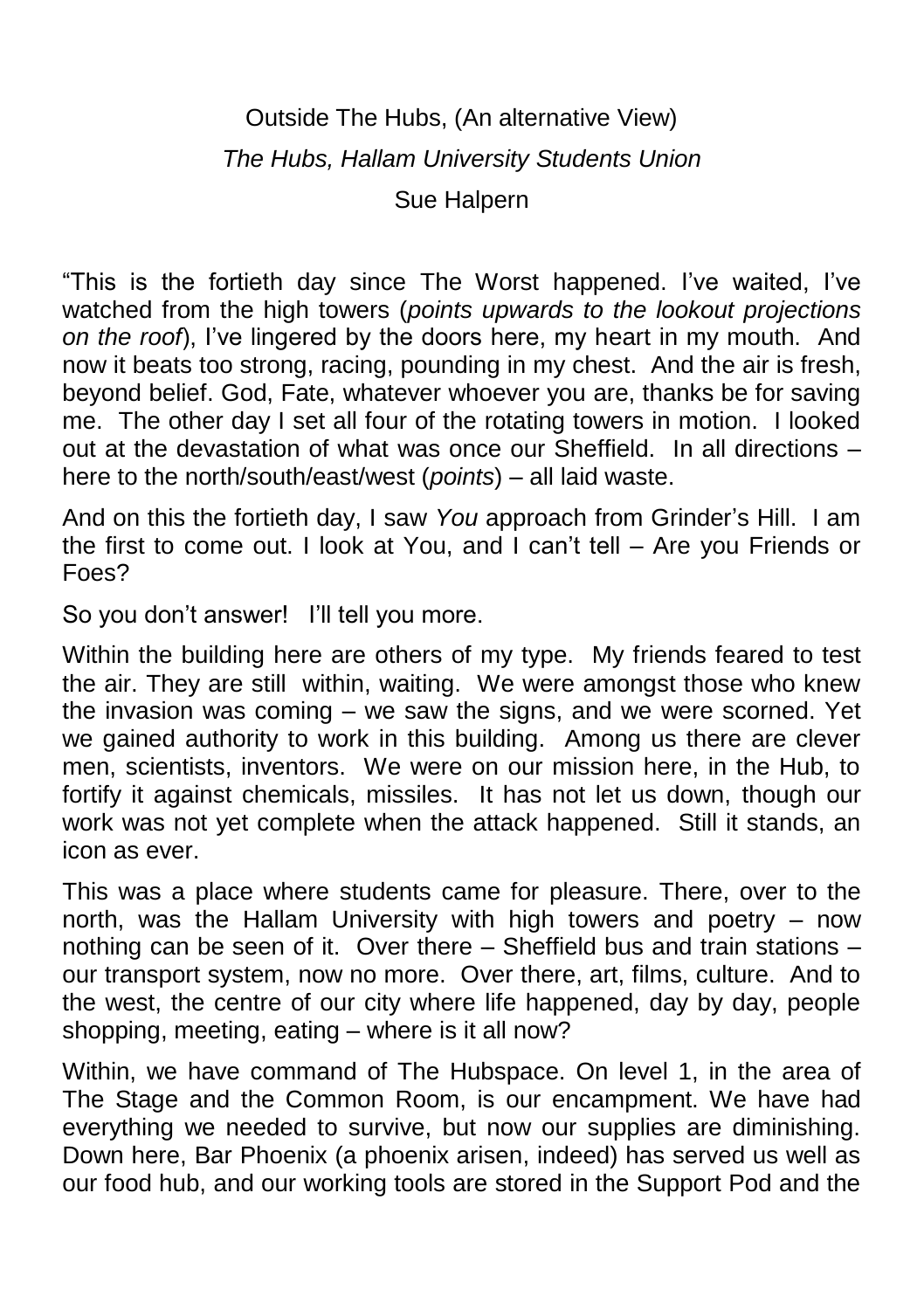Activities Pod. They may be of interest to you. Please deal well with us, with our home, Escafeld, Sheffield, and now by what name?

This building, does it look mean or mighty to you? We have made it our fortress, our heaven and our hell. Now it stands, like Ozymandias. It's a poem by Shelley. Do *you* have poetry? There was once a great ruler, Ozymandias. He lived a powerful life, his kingdom flourished. But many years later the kingdom was laid waste, and all a traveller could find was a shattered statue. And now I feel as the poet felt: -

'Nothing beside remains. Round the decay Of that colossal wreck, boundless and bare, The lone and level sands, stretch far away ' ---- Boundless, and bare."

## *The Hubs.*

*The Hubs, adjacent to the red brick and highly conservatively designed University Science Park was originally the National Centre for Popular Music, a National Lottery funded initiative which opened in March 1999, and only lasted eighteen months before closing its doors. A subsequent short lived life as a music venue was no more successful and eventually the building was purchased by Sheffield Hallam University and became the hugely successful Students Union. The building is a true example of "pop" architecture, and is four stainless steel drums, surrounding an atrium area. The drums, whose tops were built to rotate in to the wind, no longer do so and now point randomly out over Sheffield.*

*The entrance to the Hubs is equally "poptastic", with a series of canted steps with tubular pinball flippers, stone balls and a red pathway.*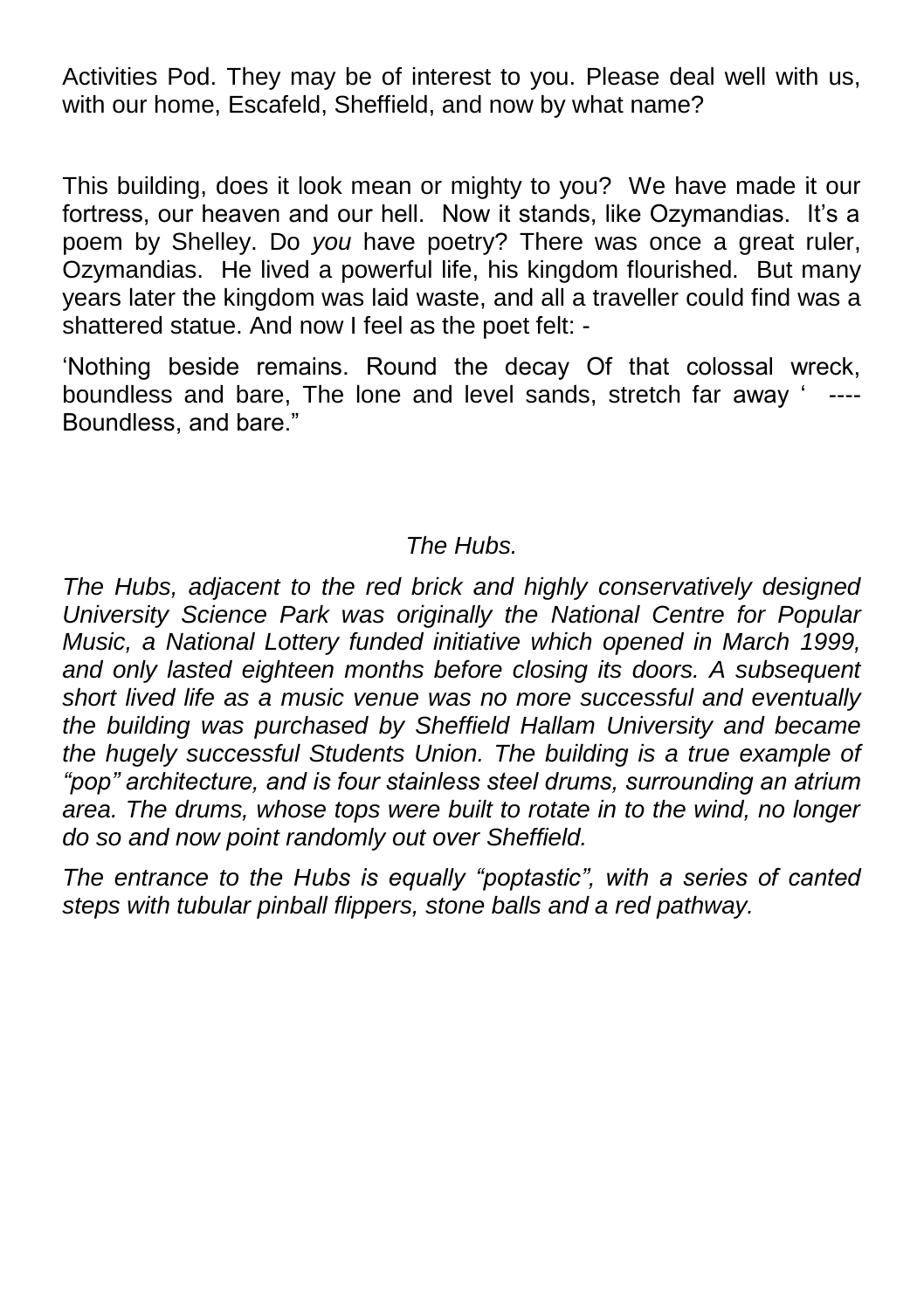# *Duologue Sheffield Railway Station Forecourt* Lorraine Wickham

*The scene is set on the Midland station forecourt, in earlier times, when it was possible to park cars in the late evening, while enjoying Sheffield's social life. The parts are spoken by one female (F) and one male (M) voice.*

M: It's Friday night, not that it's any different to me, but the youngsters all come out to enjoy themselves. It's cold, it's dark and the rain is relentless.

F: Friday night and the time is right for meeting friends, a few drinks, nonalcoholic as I'm driving, and a dance at the Leadmill. Shame about the rain, but at least I've parked just across the road.

M: Now, here's some good news. A car boot yields to my pressure on the release button and I escape from the rain, across the rear seat and relax into a warm sleep.

F: A quick goodnight and I leap inside, seize the wheel, turn the key in the ignition and check the rear view mirror. What is it? Not outside, but inside. Is it a coat? No, a pile of coats? It's a man wearing a coat.

"Hey" I'm out of the car in a flash, rapping on the window of my friend's car. "There's a man in my car."

There are no jokes, no questions at all. We both return to my car, knocking on the windows and offering helpful advice like "You're in my car" to a figure intent only on sleeping.

It's just outside the railway station so I find an office, to summon the Transport police. My friend returns to her car, driving towards mine with the headlights on full beam, blocking my car's path.

M: It's like a police cordon surrounding the car, which is illuminated by the car ahead. Anyone would think I'm a dangerous criminal. I sit up and light a cigarette to calm my nerves.

F: I can't believe the number of officers surrounding my car and yet no one seems to have mentioned the obvious. The guy is still in there and he's smoking!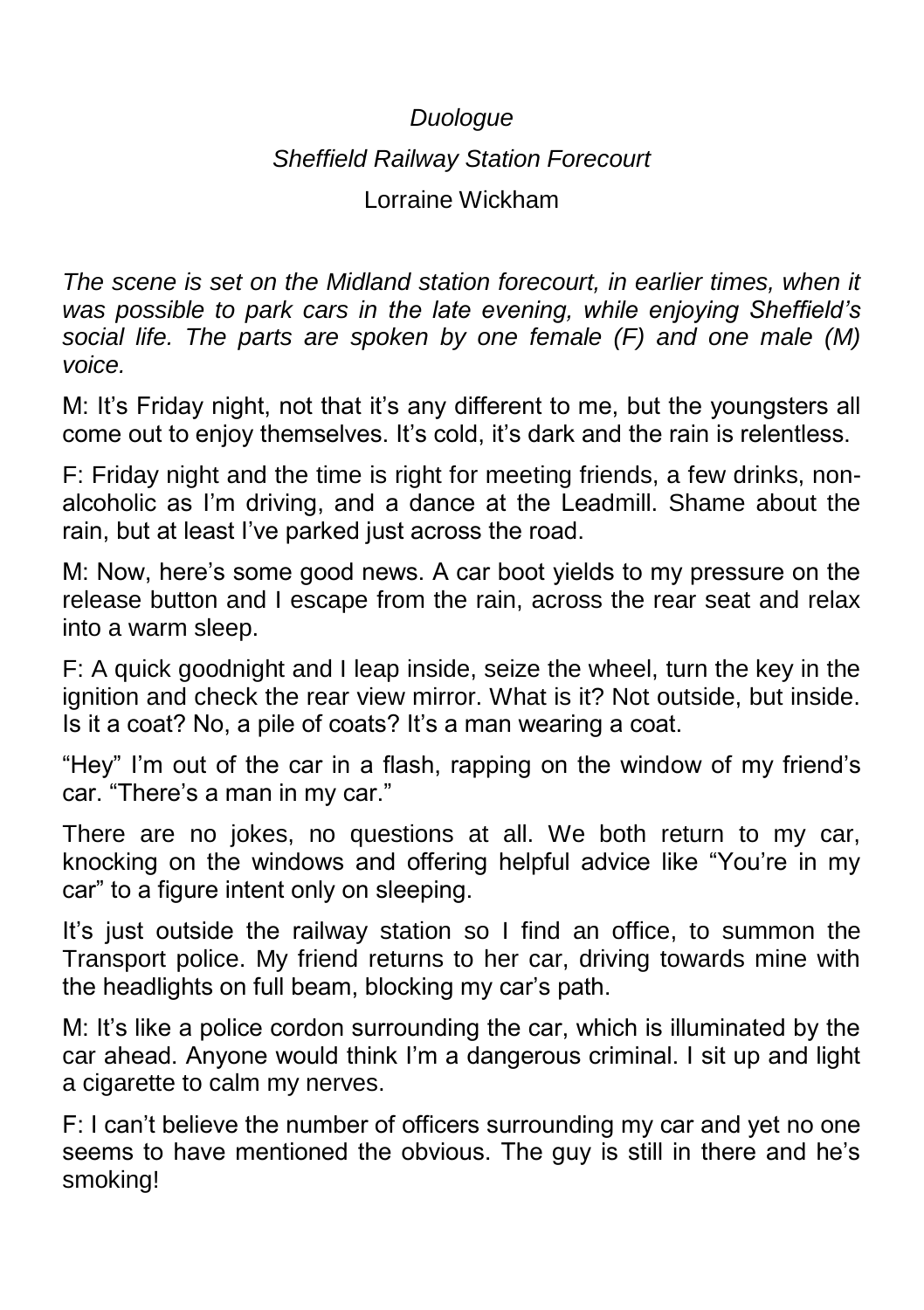"Hey" I open the door to make sure the guy gets the message loud and clear. "Nobody is allowed to smoke in my car!"

The boys in blue step forward and help the guy out of the car. Maybe they were afraid I was going to help him out myself. They also check the interior, recovering his bag and a pair of glasses.

Strangely, the man did not speak, even after his possessions were returned to him. The sight of his glasses gave a glimpse of humanity to the erstwhile mad axe-man of my thoughts. I enquired what would happen to him and was informed he would spend a night in the cells.

I hastily added, "Don't worry, I won't be pressing charges."

The guy just smiled as they led him away, living proof of what I had been told. He had the best outcome possible, a bed for the night. As for me, I still check the rear view mirror whenever I climb into my car, just in case there's a foreign body, inside the car.

## *Railway Station*

*Originating when Sheffield and the country was served by multiple railway companies, and still known to many as the Midland Railway Station, this*  largely classical aspiring building faces out over its cast-iron porte cochere *to a magnificent public square with tumbling fountains, soaring flights of steps and a steel wall of water. This story is set in the prepedestrianisation period when the station front could be approached by car and car parking was permitted.*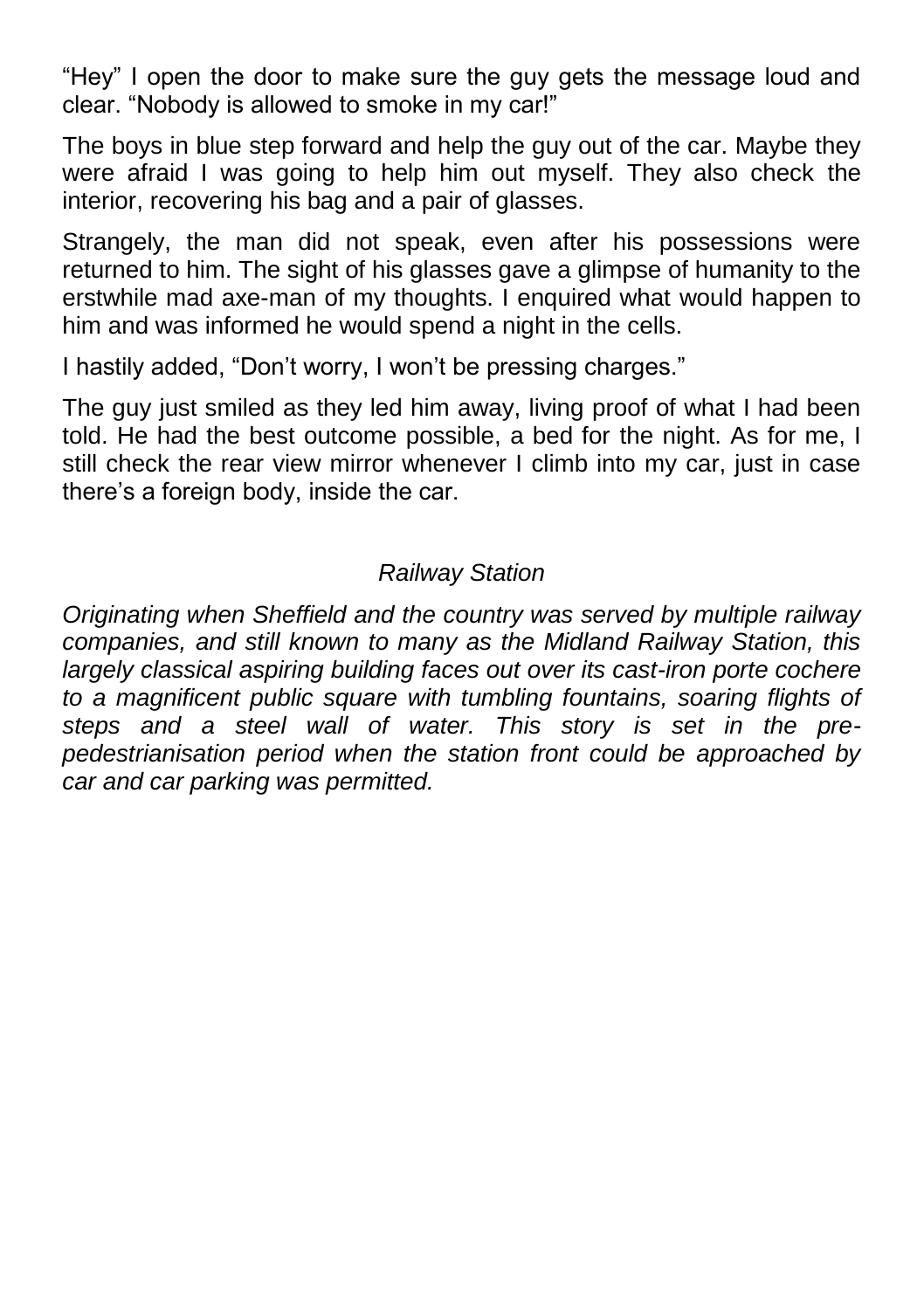